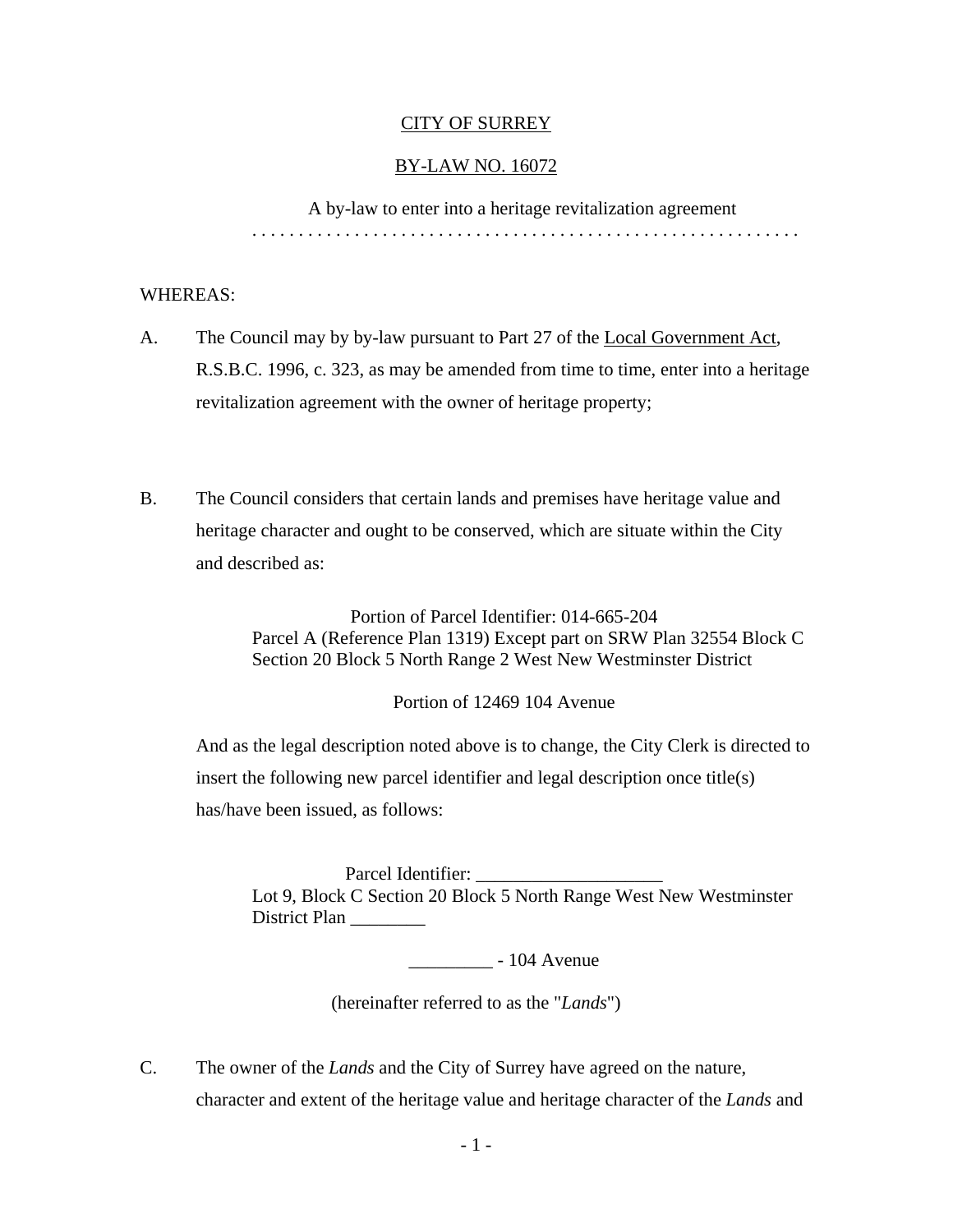on the nature, extent and form of conservation necessary to protect the heritage value and heritage character of the *Lands*;

NOW THEREFORE, the City Council of the City of Surrey, in open meeting assembled, enacts as follows:

- 1. The City is authorized to enter into that certain heritage revitalization agreement, including Schedule "A" attached thereto, appended to this By-law as Schedule "1" (the "Heritage Revitalization Agreement") in respect of the *Lands*.
- 2. The Mayor and the City Clerk are authorized on behalf of the City to sign the Heritage Revitalization Agreement and to register a notice on the title of the *Lands*.
- 3. Schedule "1" forms a part of this By-law.
- 4. This By-law may be cited for all purposes as "City of Surrey Heritage Revitalization Agreement By-law, 2006, No. 16072."

READ A FIRST AND SECOND TIME on the 24th day of July, 2006.

PUBLIC HEARING HELD thereon on the 11th day of September, 2006.

READ A THIRD TIME ON THE 16th day of October, 2006 .

RECONSIDERED AND FINALLY ADOPTED, signed by the Mayor and Clerk, and sealed with the Corporate Seal on the 11th day of June, 2007.

\_\_\_\_\_\_\_\_\_\_\_\_\_\_\_\_\_\_\_\_\_\_\_\_\_\_\_\_\_\_\_\_\_\_\_ MAYOR

 $\overline{\phantom{a}}$  CLERK

h:\by-laws\adopted bylaws\2007\16072.doc LN 6/21/07 11:11 AM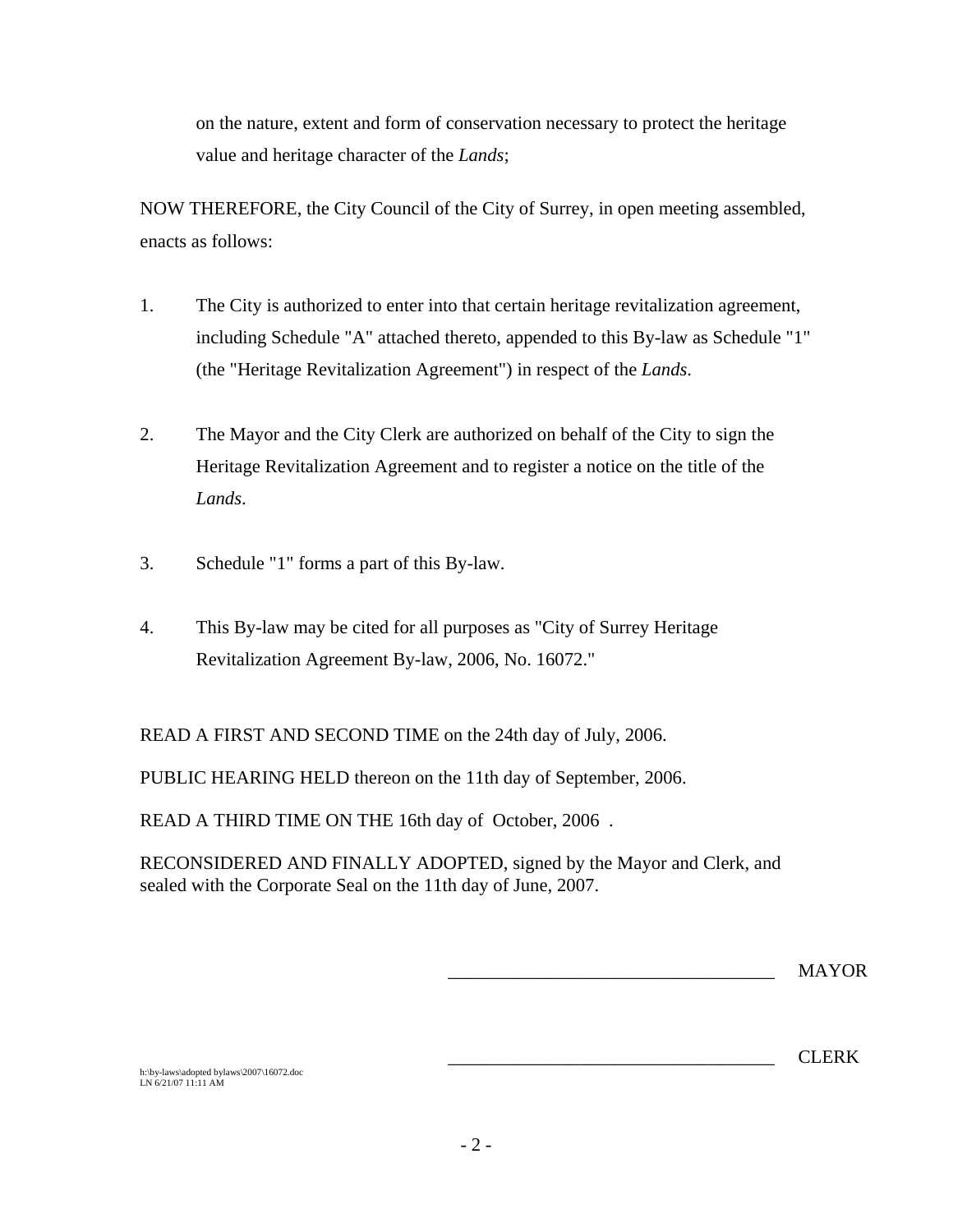### **SCHEDULE "1"**

[To City of Surrey Heritage Revitalization Agreement By-law, 2006, No. 16072]

#### **HERITAGE REVITALIZATION AGREEMENT**

This Agreement made the \_\_\_th day of \_\_\_\_\_\_\_\_, 200\_

BETWEEN:

338 CONSTRUCTION LTD., INC. NO. 698558 2450 East 51 Avenue Vancouver, BC V5S 1P8

JPSH ENTERPRISES INC., INC. NO. 712536 2830 Douglas Road Burnaby, BC V5C 5B7

(the "Owner")

OF THE FIRST PART

AND:

CITY OF SURREY, a municipal corporation, and having offices at  $1424556^{\text{th}}$  Avenue Surrey, British Columbia, V3X 3A2

(the "City")

OF THE SECOND PART

WHEREAS:

A. The Owner is the registered owner in fee simple of the following lands and premises situate in the City of Surrey, British Columbia and described as:

Parcel Identifier: 014-665-204 Parcel A (Reference Plan 1319) Except part on SRW Plan 32554 Block C Section 20 Block 5 North Range West New Westminster District

12469 - 104 Avenue

And as the legal description noted above is to change, the City Clerk is directed to insert the following new legal description once title has been issued, as follows: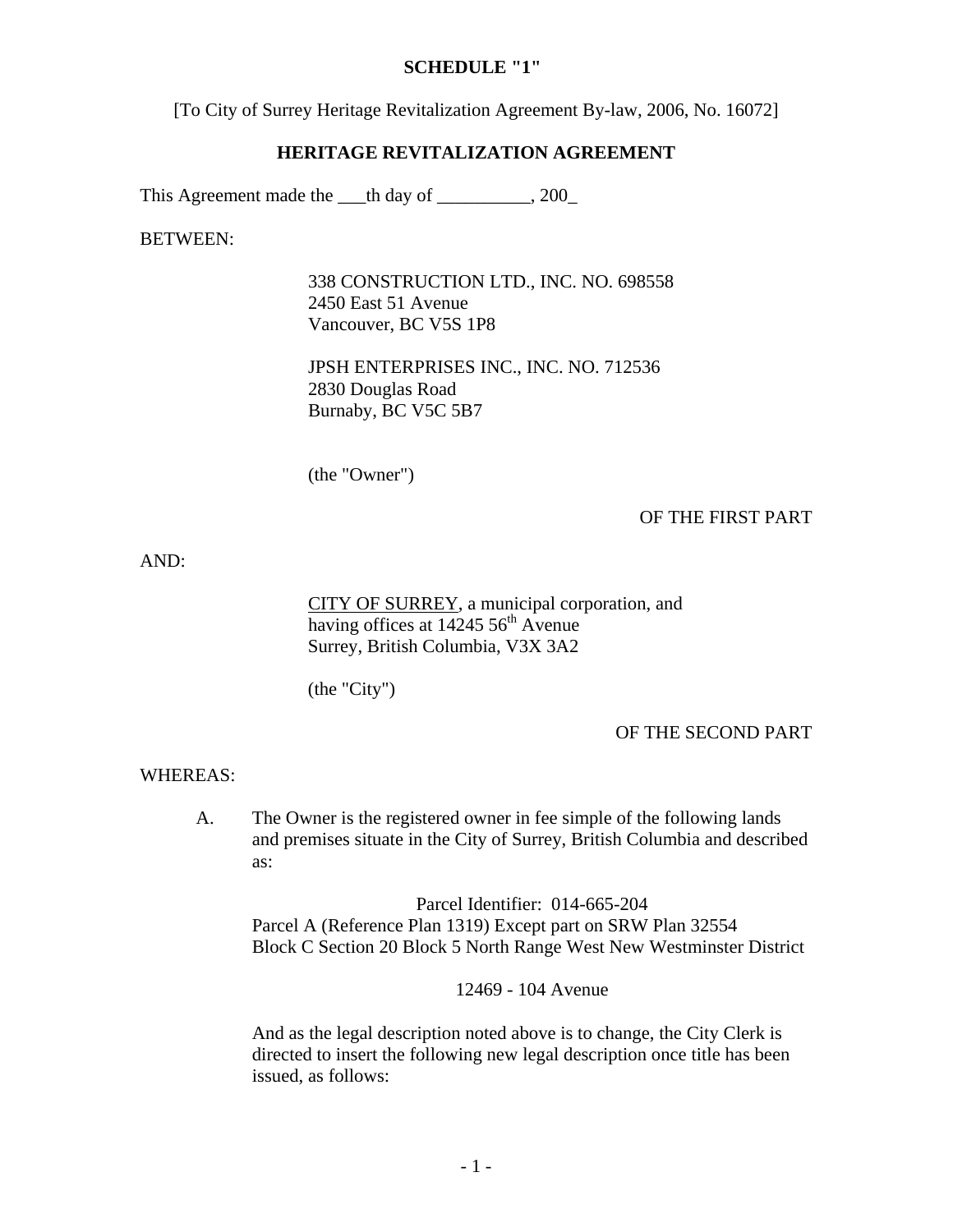## Parcel Identifier:

Lot 9, Block C Section 20 Block 5 North Range West New Westminster District Plan

\_\_\_\_\_\_\_\_\_\_\_\_\_\_ (civic address)

# (the "Lands");

- B. The Owner and the City consider that the Lands have heritage value and heritage character;
- C. The Owner and the City desire to conserve the heritage value and heritage character of the Lands;
- D. For the purpose of conservation of the heritage value and heritage character of the Lands, the Owner and the City have agreed to enter into this Agreement setting out the terms and conditions of continuing protection for the heritage value and heritage character of the Lands;
- E. The Owner has agreed to the terms for compensating the City for the loss in heritage value in the event the heritage improvements or features on the Lands are moved or destroyed;
- F. The improvements or features on the Lands which have heritage value and heritage character which both the Owner and City desire to conserve have been described by text, photographs, plans and drawings attached as Schedule "A" to this Agreement (the "Conservation Plan");
- G. The improvements or features identified on the Conservation Plan as the South Westminster School are listed on the Surrey Heritage Register.

NOW THEREFORE THIS AGREEMENT WITNESSES that in consideration of the mutual premises of the parties hereto and for other good and valuable consideration (the receipt and sufficiency of which is acknowledged by the parties) the Owner and the City covenant and agree with one another pursuant to Section 966 of the Local Government Act, R.S.B.C. 1996, c. 323, as amended, re-enacted or consolidated from time to time and any successor statute (the "Local Government Act"), as follows:

# Conservation Plan

1. (a) The Conservation Plan forms a part of this Agreement. To the extent that the text, photographs, plans and drawings constituting the Conservation Plan require interpretation, the City shall be, in the first instance, the interpreter of the Conservation Plan and shall determine the matter. If the Owner is dissatisfied with the City's interpretation, then Section 15 of this Agreement shall apply.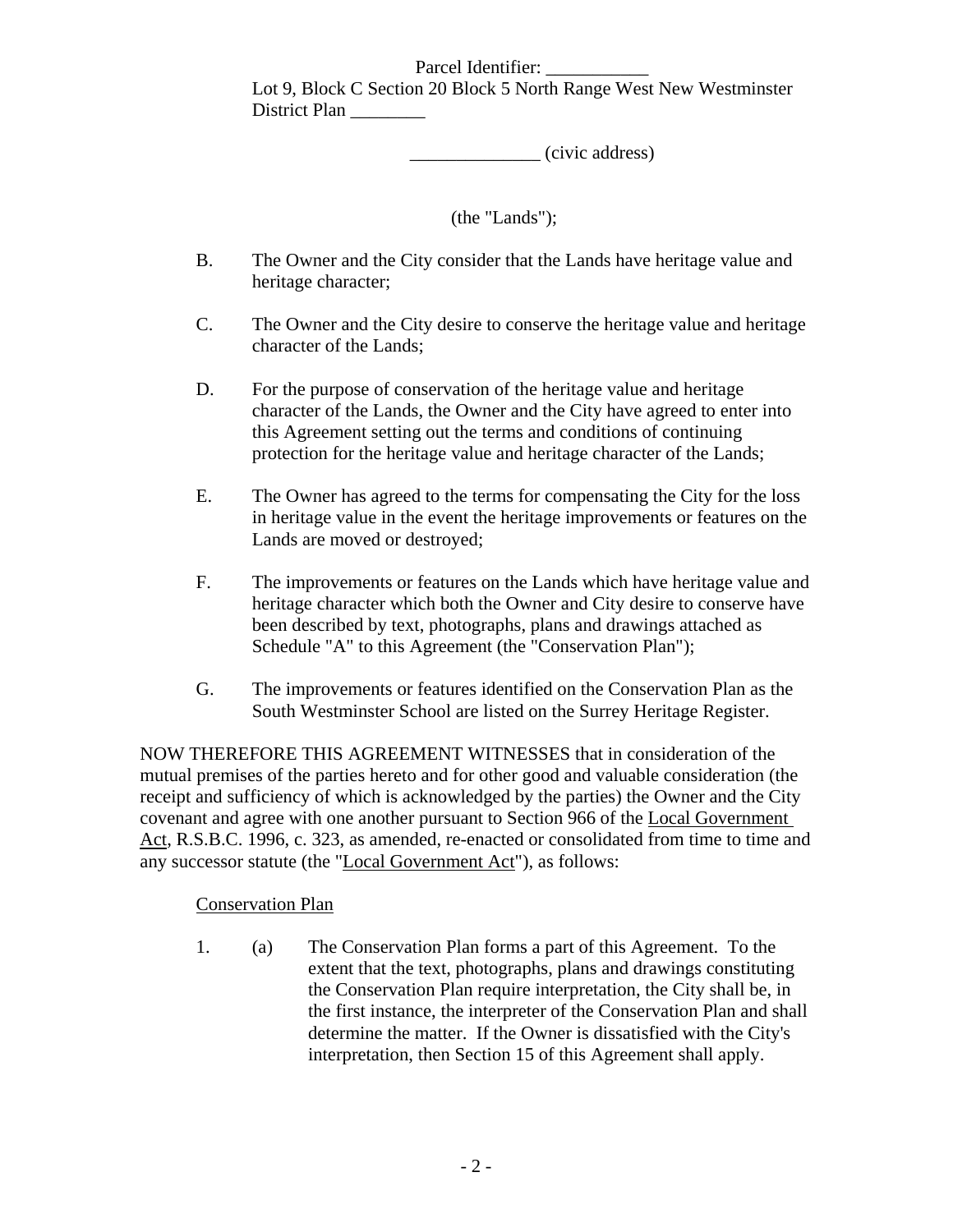(b) Part I of the Conservation Plan identifies, details and describes the character, extent and nature of the improvements and features on the Lands that have heritage value and heritage character. Part II of the Conservation Plan sets out the maintenance strategy, general standards and exemptions for the conservation and maintenance of all improvements and features on the Lands that have heritage value and heritage character. Part III of the Conservation Plan sets out the standards and specifications for preservation, rehabilitation, restoration, modification, replication, relocation, repair, or maintenance to be undertaken and completed pursuant to this Agreement including, but not limited to, the foundation, roof structure, roof cladding, building envelope, wood detailing and trims, interior features, site features and landscaping.

### Owner's Obligations to Protect, Conserve, Maintain and Rebuild

- 2. The Owner covenants and agrees to the following:
	- (a) No improvements or features on the Lands identified in the Conservation Plan as having heritage value or heritage character shall be altered including alterations required or authorized by this Agreement, except as agreed to by the City.
	- (b) Each action of relocation, restoration, rehabilitation, replication, repair, replacement or maintenance required by Parts I, II and III of the Conservation Plan shall be commenced and completed in accordance with the timing, phasing, standards and specifications set out in the Conservation Plan.
	- (c) All improvements identified in Parts I and II of the Conservation Plan on the Lands as having heritage value and heritage character shall be maintained to the minimum standards and in accordance with the guidelines and requirements set out in the Conservation Plan.
	- (d) In the event the South Westminster School is damaged, the Owner of the Lands accepts the obligation to undertake all necessary construction to restore the damaged portion or portions of the South Westminster School to its original condition. The Owner is required to apply for and to hold a heritage alteration permit specifying the measures to be taken to restore the damaged portion or portions of the South Westminster School**.** The heritage alteration permit shall be subject to review and approval by the Heritage Advisory Commission. The restoration of the South Westminster School shall reflect the character-defining elements and design components including, but not limited to: the simple massing with two shingled gables facing  $104<sup>th</sup>$  Avenue; the front porch; exterior wood cladding; wood windows; style and trim; the relationship of the school to the street, to the site, and to natural grade; and cedar shingle roofing, and may introduce more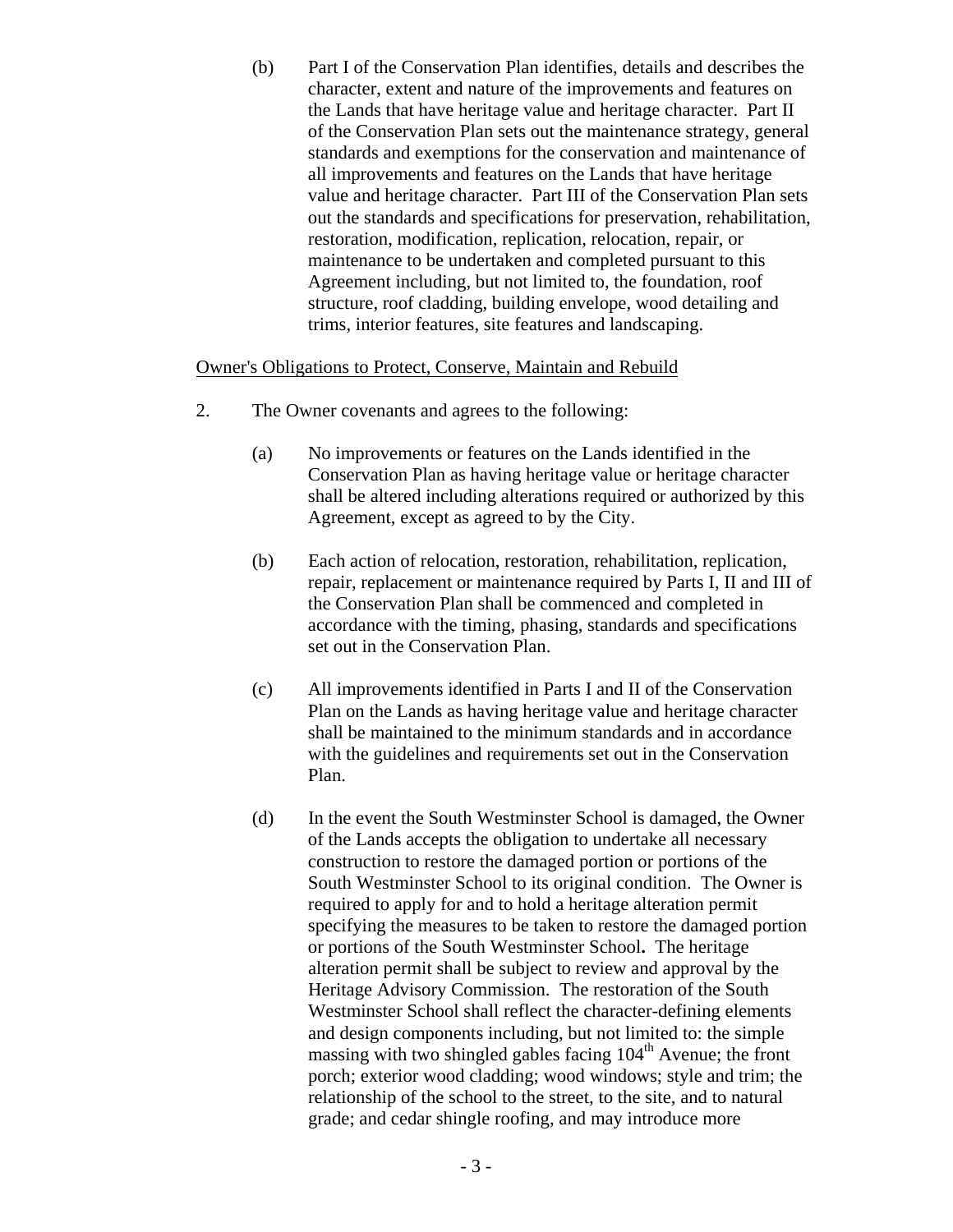authentic material finishes including, but not limited to, replacing metal with wood windows in the original proportions and locations as seen in historical photographs, cedar shake roofing materials and other changes that are specific to the period of construction or the architectural style simple two-storey volume with pitched roof, subject to the approval by the City Architect and Heritage Advisory Commission.

- (e) In the event the South Westminster School is destroyed, the Owner of the Lands accepts the obligation to undertake all necessary construction to create a replica of the South Westminster School**.**  The appearance of the replica when viewed from 104 Avenue shall be an exact replica of the existing front façade of the building and to the extent necessary of the east and west elevations. The building may be extended further to the rear and have a basement included provided the design is compatible. The Owner is required to apply for and to hold a heritage alteration permit specifying the measures to be taken to construct the replica of the South Westminster School**.** The heritage alteration permit shall be subject to review and approval by the Heritage Advisory Commission. If the design is not an exact replica, the massing and the style shall be similar to the original building, and a heritage alteration permit shall be required before a building permit can be issued for reconstruction to take place. The construction of the replica or the replacement of the South Westminster School shall reflect the character-defining elements and design components including, but not limited to: the simple massing with two shingled gables facing  $104<sup>th</sup>$  Avenue; , the front porch; exterior wood cladding; wood windows; style and trim; the relationship of the school to the street, to the site, and to natural grade; and cedar shingle roofing, and may introduce more authentic material finishes including, but not limited to, replacing metal with wood windows in the original proportions and locations as seen in historical photographs, cedar shake roofing materials and other changes that are specific to the period of construction or the architectural style simple two-storey volume with pitched roof, subject to the approval by the City Architect and Heritage Advisory Commission.
- (f) In the event that the South Westminster School is destroyed, in addition to the construction of a replica, the Owner covenants and agrees to compensate the City for the loss in heritage value to the community in the amount of \$50,000.
- (g) If the South Westminster School becomes vacant and unoccupied, the Owner of the Lands agrees to maintain the integrity and security of the building and site including but not limited to, onsite security, monitored security alarm system, perimeter fencing and lighting, and boarding of windows and doors. The Owner of the Lands agrees to advise the City of any periods during which the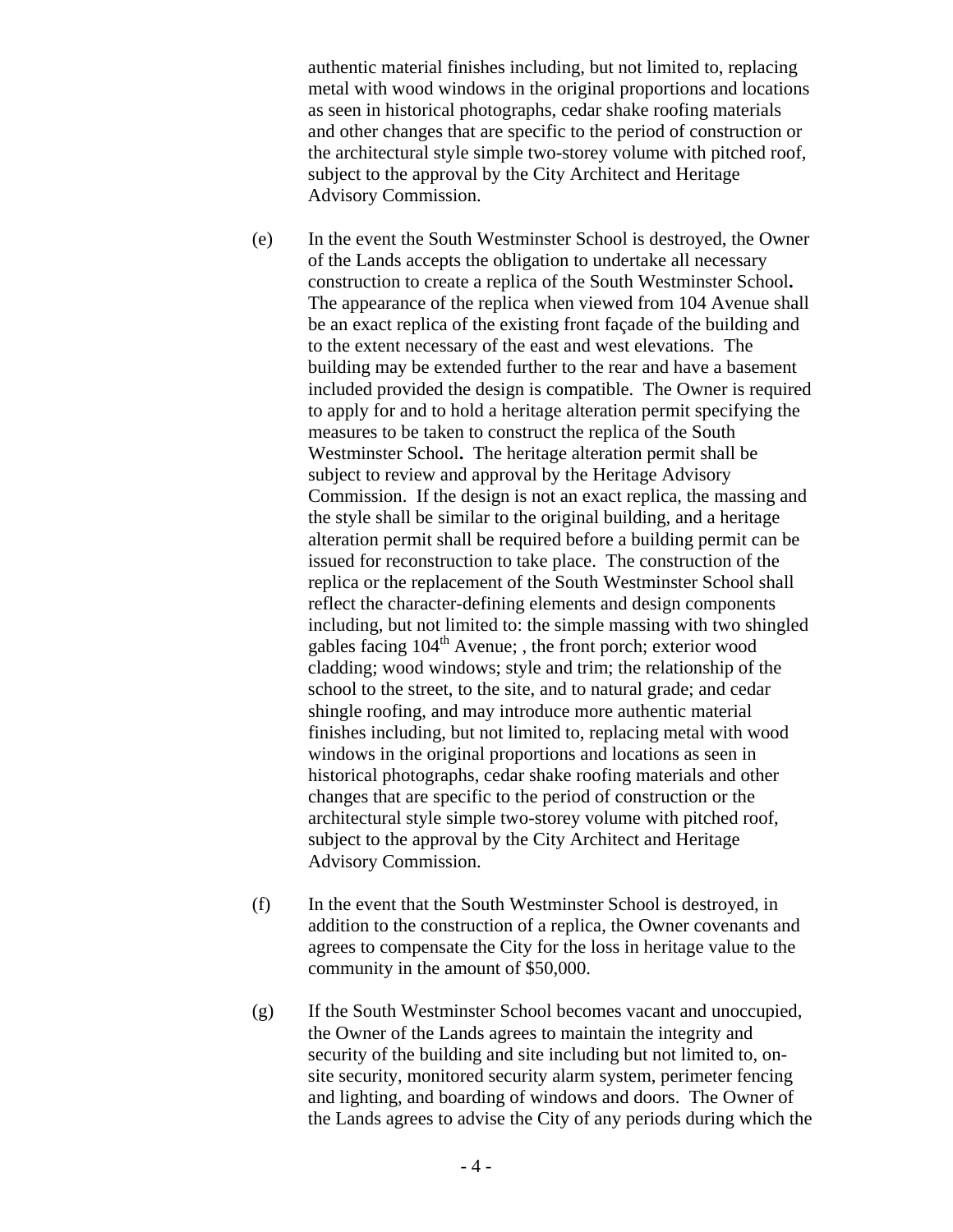South Westminster School will be vacant for 30 days or more, provide in writing a 24-hour emergency contact number and confirm the security measures are in place. If the Owner fails to secure the South Westminster School, the City may and is authorized to undertake the necessary works to secure the South Westminster School**,** and the cost shall be at the expense of the Owner and the City shall be at liberty to recover the costs in a like manner as City property taxes on the lands, and any authorized agent of the City may enter the Lands with reasonable notice for the purpose of undertaking the necessary works to secure the South Westminster School and to conduct an inspection to determine that the security measures continue to be in place.

- (h) The Owner shall do or cause to be done all such things, and shall take or cause to be taken all such actions, as are necessary to ensure that the restrictions and requirements set out in Parts II and III of the Conservation Plan are fully observed, and the Owner shall not do, cause or allow to be done anything that would be in breach of the restrictions and requirements of this Agreement.
- (i) Where required by the City in a heritage alteration permit, the Owner shall provide security to guarantee the performance of the terms, requirements and conditions contained in the Conservation Plan.

## Variation to By-laws

- 3. Pursuant to Section 966(2) (b) of the Local Government Act, the following by-laws or permits of the City are varied and supplemented in their application to the Lands in the manner and to the extent provided as follows:
	- (a) Surrey Zoning By-law, 1993, No. 12000, as amended, is varied or supplemented with respect to the Lands as set out in Section 1 in Schedule "B" which is incorporated into and forms part of this Agreement as it relates to the Lands.

### Construction and Maintenance

4. Wherever under this Agreement the Owner relocates, restores, rehabilitates, replicates, repairs, replaces, maintains or in any way alters improvements or features on the Lands identified in the Conservation Plan as having heritage value and heritage character or constructs or maintains other works to protect or conserve such improvements or features, all the work shall be done at the Owner's sole expense strictly in accordance with the Conservation Plan and as agreed by the City and all improvements or features shall be diligently and continuously maintained in good repair and efficient operating condition by the Owner at the Owner's sole expense in accordance with good engineering, design, heritage and conservation practice.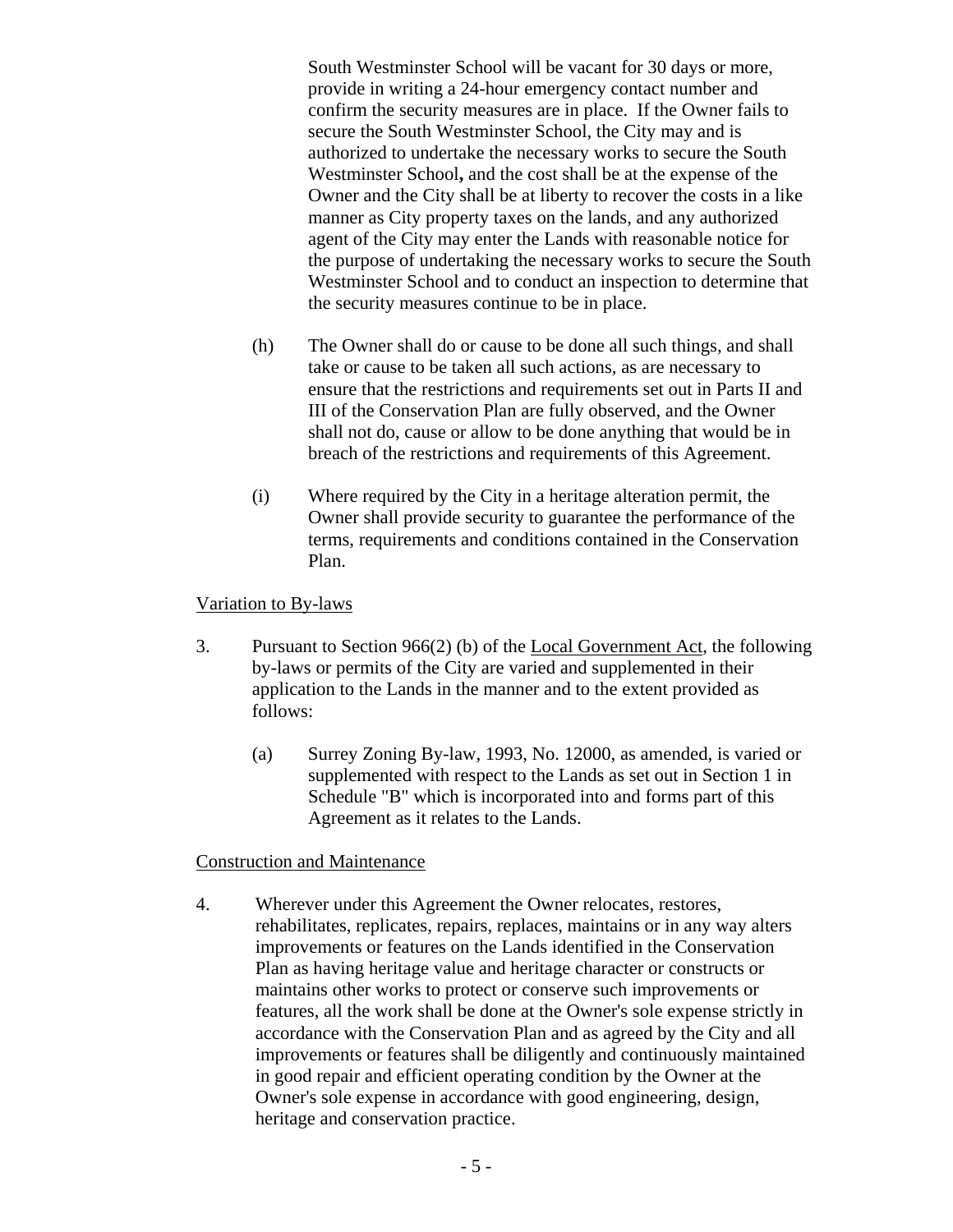## No Liability to City

- 5. In no case shall the City be liable or responsible in any way for:
	- (a) any personal injury, death or consequential damage of any nature whatsoever, howsoever caused, that may be suffered or sustained by the Owner or by any other person who may be on the Lands; or
	- (b) any loss or damage of any nature whatsoever, howsoever caused to the Lands or any improvements or personal property on the Lands belonging to the Owner or to any other person,

 arising directly or indirectly from compliance with the restrictions and requirements of this Agreement, wrongful or negligent failure or omission to comply with its restrictions and requirements, or refusal, omission or failure of the City to enforce or require compliance by the Owner with the restrictions or requirements or with any other term, condition or provision of this Agreement.

### Reasonable Care and Risk

6. The Owner shall at all times, in complying with the restrictions or requirements of this Agreement, take reasonable care not to injure any person or cause or allow damage to any property, and shall take reasonable care not to cause, suffer, permit or allow any condition to exist that might reasonably lead to, cause or result in injury to any person or property including persons and property on lands adjacent to the Lands. It shall be the sole responsibility of the Owner to comply and maintain compliance with the restrictions and requirements in a safe manner, and without reasonably foreseeable risk to person or property. Compliance with the restrictions and requirements in this Agreement shall be at the sole and exclusive risk and cost of the Owner.

### Modification

7. If, in fulfilling its responsibilities and obligations under this Agreement, the Owner perceives or becomes aware of any unreasonable risk of injury to persons or damage to property or other potential loss that cannot be reasonably avoided, alleviated, reduced or eliminated except by measures that would be a breach of the restrictions or requirements of this Agreement, the Owner shall notify the City in writing of the nature and extent of the risk and of the measures proposed by the Owner to be undertaken at its sole cost to reduce, alleviate, avoid or eliminate the risk. Risk shall remain with the Owner.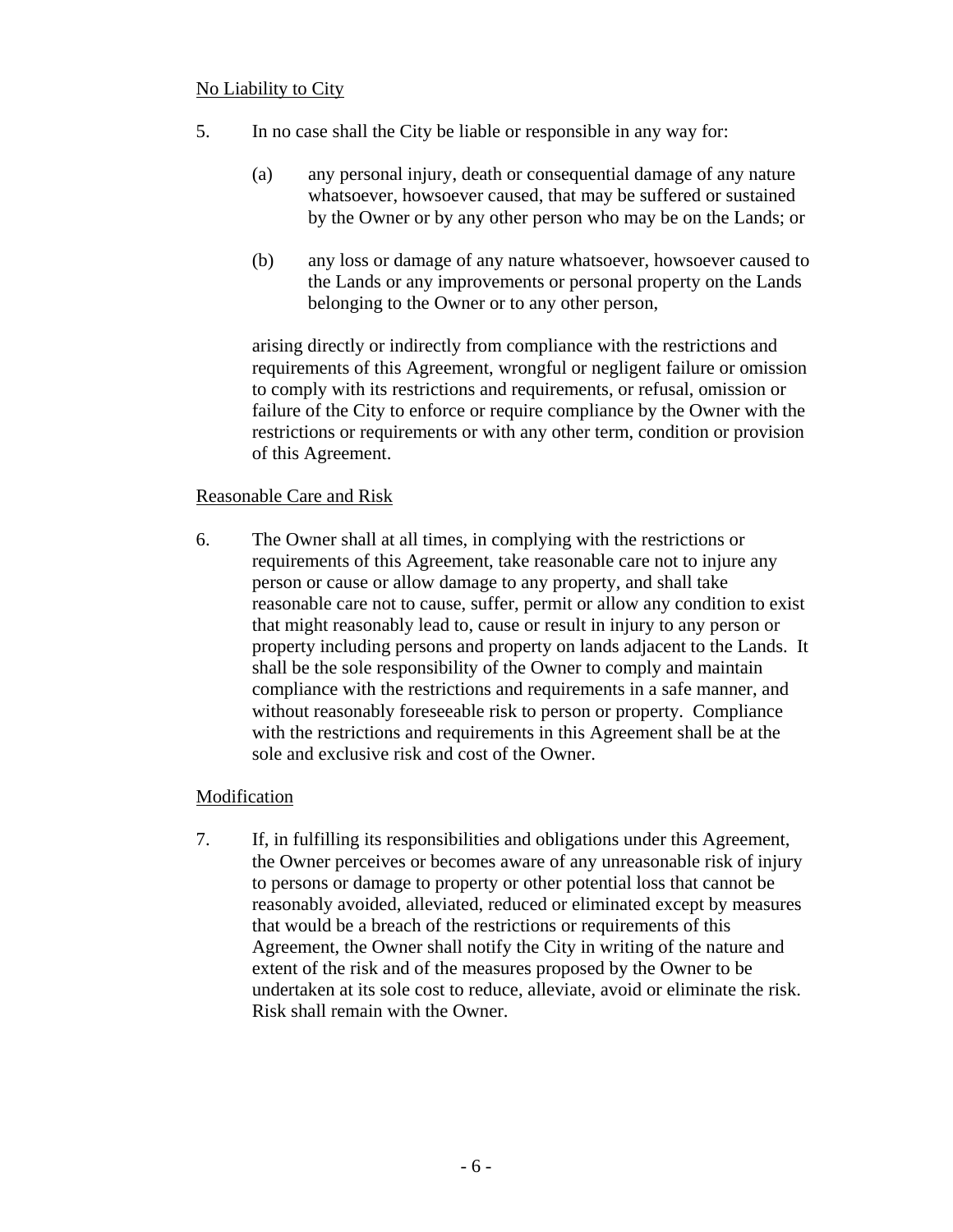# **Indemnity**

8. The Owner shall at all times indemnify and save harmless the City of and from all loss and damage, and all actions, claims, costs, demands, expenses, fines, liabilities and suits of any nature whatsoever by whomsoever brought for which the City shall or may become liable, incur or suffer by reason of existence and effect whether direct or indirect of the restrictions or requirements of this Agreement, or breach or nonperformance by the Owner of any covenant, term or provision of this Agreement, or by reason of any work or action of the Owner in performance of its obligations, or by reason of any wrongful act or omission, default or negligence of the Owner.

# Alternative Remedies

9. Any performance by the City pursuant to a statutory right to perform the obligations of an Owner arising out of this Agreement may be exercised fully in accordance with the Local Government Act, and shall be without prejudice to any and all other remedies at law and equity available to the City, and no reference in this Agreement to, or exercise of any specific right or remedy by the City, shall preclude the City from exercising any other right or remedy.

# **Damages**

10. The Owner covenants and agrees that the measure of damages for any breach of the restrictions or requirements of this Agreement shall include, but shall not be limited to, the actual cost and expense of all administration, labour, materials, equipment, services and work required for all remedial acts necessary to fully relocate, restore, rehabilitate, replace, repair or maintain the building, structure, improvements on or features of the Lands having *heritage value* and *heritage character* to be protected, conserved, preserved or kept in its natural state. The nature and extent of any breach of the restrictions and requirements, and the nature and extent of any relocation, restoration, rehabilitation, replacement, maintenance or remedial work or action of any nature required to remedy a breach shall be determined by the City by reference to the Conservation Plan, and Sections 2 and 3 of this Agreement.

# No Waiver

11. No restrictions, requirements or other provisions in this Agreement shall be deemed to have been waived by the City unless a written waiver authorized by resolution of the Council and signed by an officer of the City has first been obtained, and without limiting the generality of the foregoing, no condoning, excusing or overlooking by the City on previous occasions of any default nor any previous written waiver shall be taken to operate as a waiver by the City of any subsequent default or in any way to defeat or affect the rights or remedies to the City.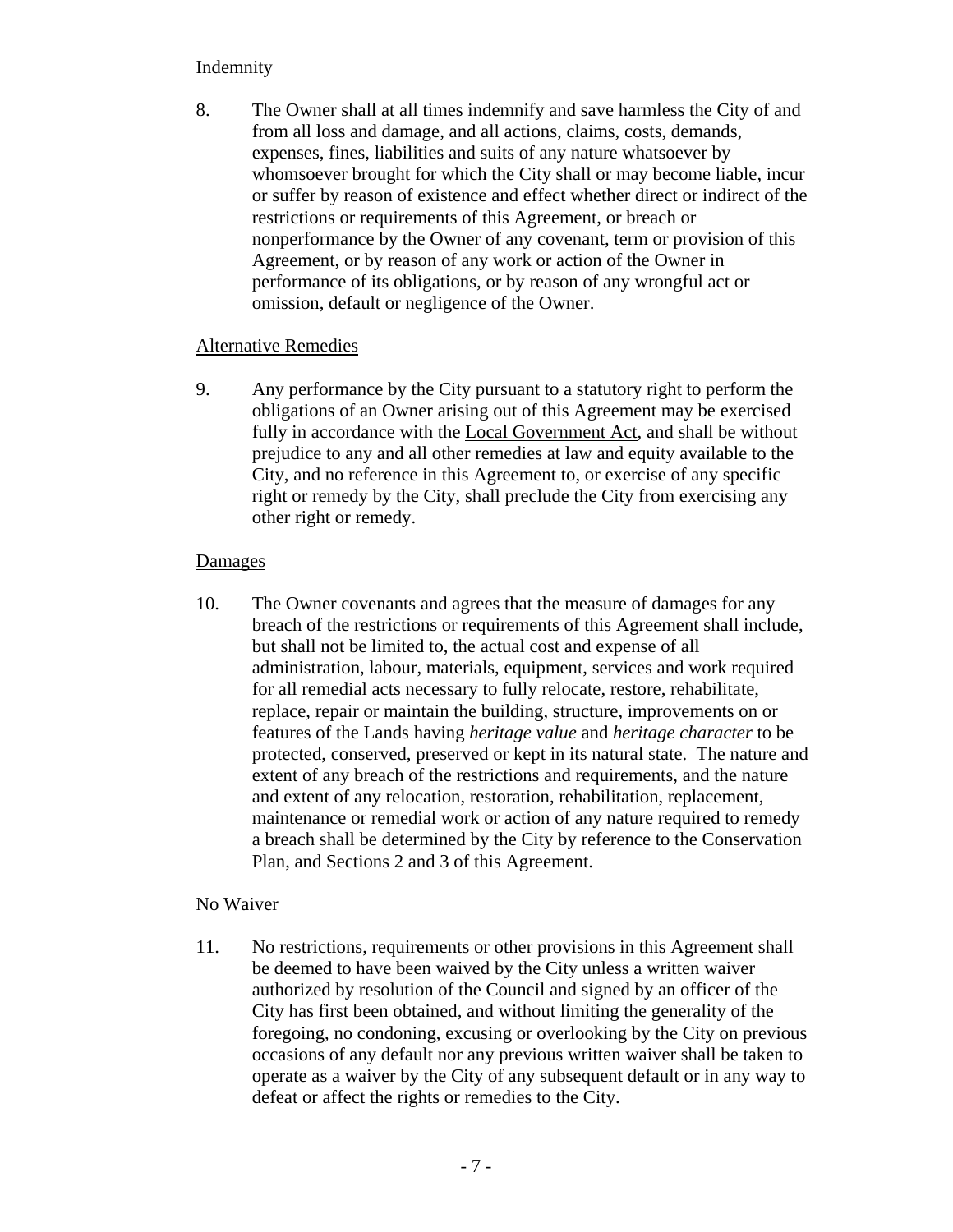## Statutory Authority and Proprietary Rights

12. Nothing in this Agreement shall limit, impair, fetter, or derogate from the statutory powers of the City all of which powers may be exercised by the City from time to time and at any time to the fullest extent that the City is enabled and no permissive by-law enacted by the City, or permit, license or *approval*, granted, made or issued by the City shall stop, limit or impair the City from relying upon and enforcing this Agreement.

## Compliance with Laws

13. Despite any provision of this Agreement, the Owner shall comply with all laws, including by-laws of the City and all regulations and orders of any authority having jurisdiction, and to the extent only that these laws, regulations and orders are mandatory and necessarily require the breach of any restriction or positive obligation of this Agreement to be observed or performed by the Owner, or less than strict compliance with the terms of this Agreement, then the Owner upon sixty (60) days' written notice to the City shall be excused from complying with the restrictions or performing the obligation and the restriction or obligation shall be suspended but only to the extent and for the time that the mandatory law, regulation or order is inconsistent with compliance with the the restrictions or obligations.

# **Notice**

14. Any notice to be given under this Agreement shall be in writing and may be either delivered personally or sent by prepaid registered mail and if so mailed shall be deemed to have been given five (5) days following the date upon which it was mailed. The address of the parties for the purpose of notice shall be as follows:

If to the Owner:

Attention: Mr. Andy Aadmi 2450 East 51 Avenue Vancouver, BC V5S 1P6

If to the City:

Attention: City Clerk CITY OF SURREY 14245 - 56 Avenue Surrey, B.C. V3X 3A2

 Any party may at any time give notice in writing to the other of any change of address and after the third day of giving of the notice, the address specified in the notice shall be the address of the party for the giving of notices.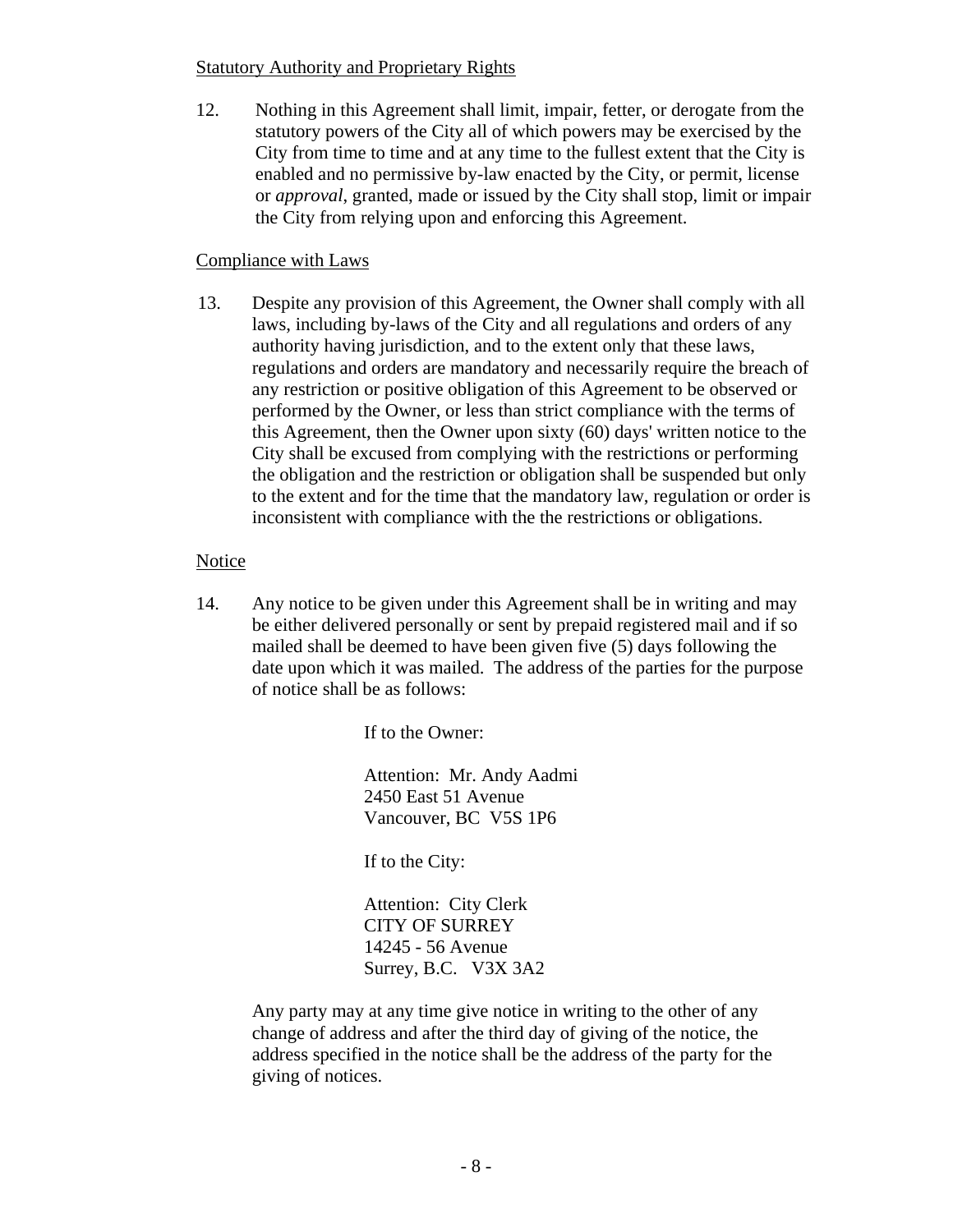# **Arbitration**

- 15. The Owner, if dissatisfied with the City's interpretation of the Conservation Plan and any determination pursuant to Section 1(a) of this Agreement, may require that the matter be decided and determined by binding arbitration as follows:
	- (a) the Owner must, within thirty (30) days of any exercise of discretion by the City, give notice to the City of its intention to dispute and the notice shall name a member in good standing of the Architectural Institute of British Columbia who has agreed to act as an arbitrator;
	- (b) the City shall within thirty (30) days of receipt of the notice either accept the Owner's arbitrator, or name another with the same qualifications willing to act, and shall give notice of its choice to the Owner;
	- (c) where each of the Owner and the City have named an arbitrator, the two arbitrators shall within thirty (30) days of the City's notice pursuant to Section 15(b) appoint a third arbitrator having the same qualifications and the three arbitrators shall decide the dispute;
	- (d) where the City accepts the arbitrator first selected by the Owner, that arbitrator shall act as a single arbitrator and forthwith decide the dispute; and
	- (e) any arbitrator's decision in respect of the exercise of discretion by the City shall be final, conclusive and binding on all parties.
- 16. Without limiting the City's power of inspection conferred by statute and in addition to that power, the City shall be entitled at all reasonable times and with reasonable notice to enter onto the Lands from time to time for the purpose of ensuring that the Owner is fully observing and performing all of the restrictions and requirements in this Agreement to be observed and performed by the Owner, and wherever possible, when an inspection of the lands is undertaken, the City shall provide reasonable notice to the Owner.

# Headings

17. The headings in this Agreement are inserted for convenience only and shall not affect the construction of this Agreement or any of its provisions.

# Schedules

18. All schedules to this Agreement are incorporated into and form part of this Agreement.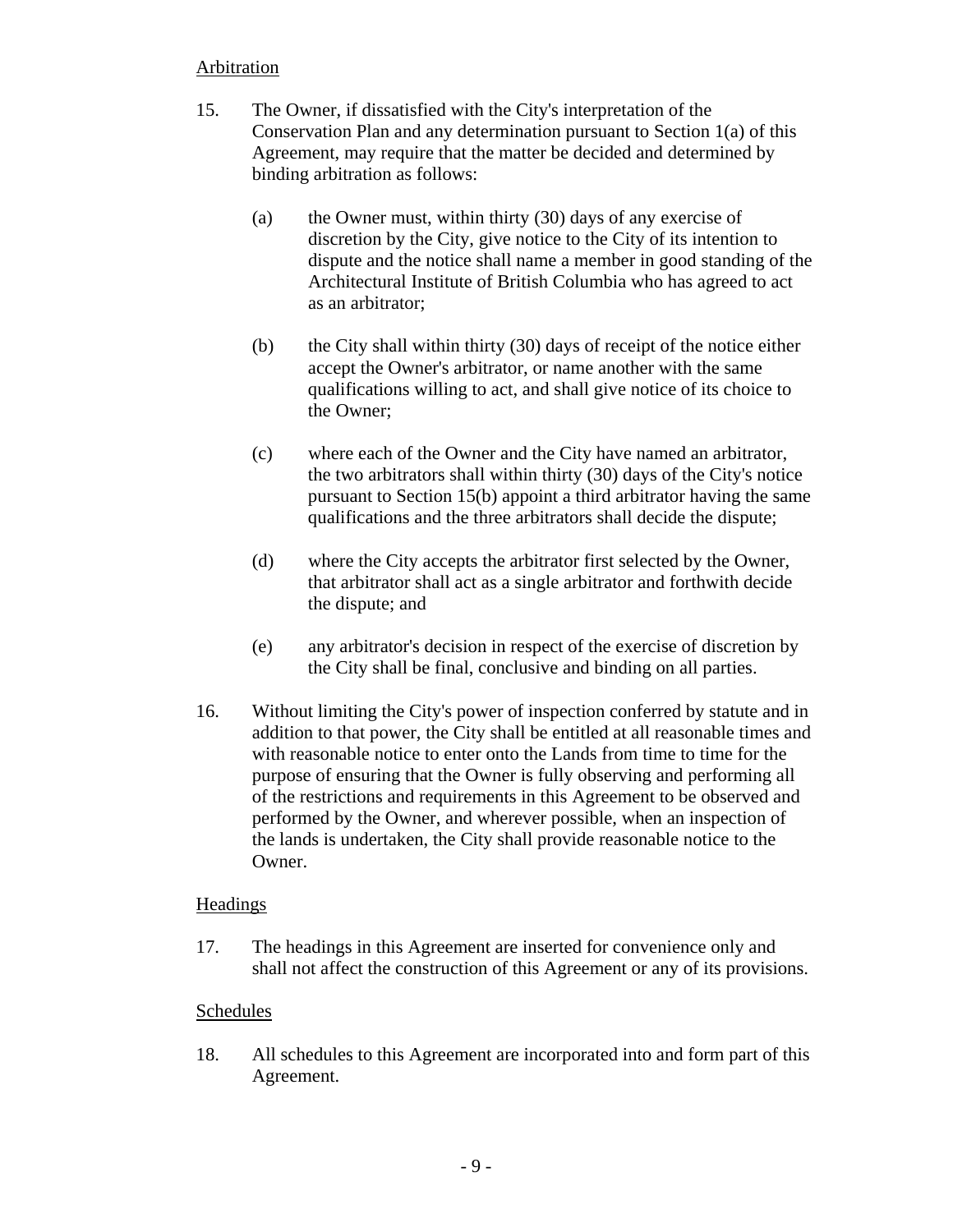## Number and Gender

19. Whenever the singular or masculine or neuter is used in this Agreement, it shall be construed to mean the plural or feminine or body corporate where the context so requires.

## Interpretation

20. Terms used in this Agreement that are italicized are defined in the Local Government Act, and the Heritage Conservation Act, R.S.B.C. 1996, c. 187, as amended, re-enacted or consolidated from time to time and any successor statute, and shall take their meaning from those acts.

### Successors Bound

21. All restrictions, rights and liabilities imposed upon or given to the respective parties under this Agreement shall extend to and be binding upon their respective heirs, executors, administrators, successors and assigns. When the Owner is more than one party they shall be bound jointly and severally by the terms, covenants and agreements on the part of the Owner.

## Notice to be Filed

22. Notice of this Agreement and amendments to it will be filed in the Land Title Office and once filed, this Agreement and amendments will be binding on all persons who acquire an interest in the Lands.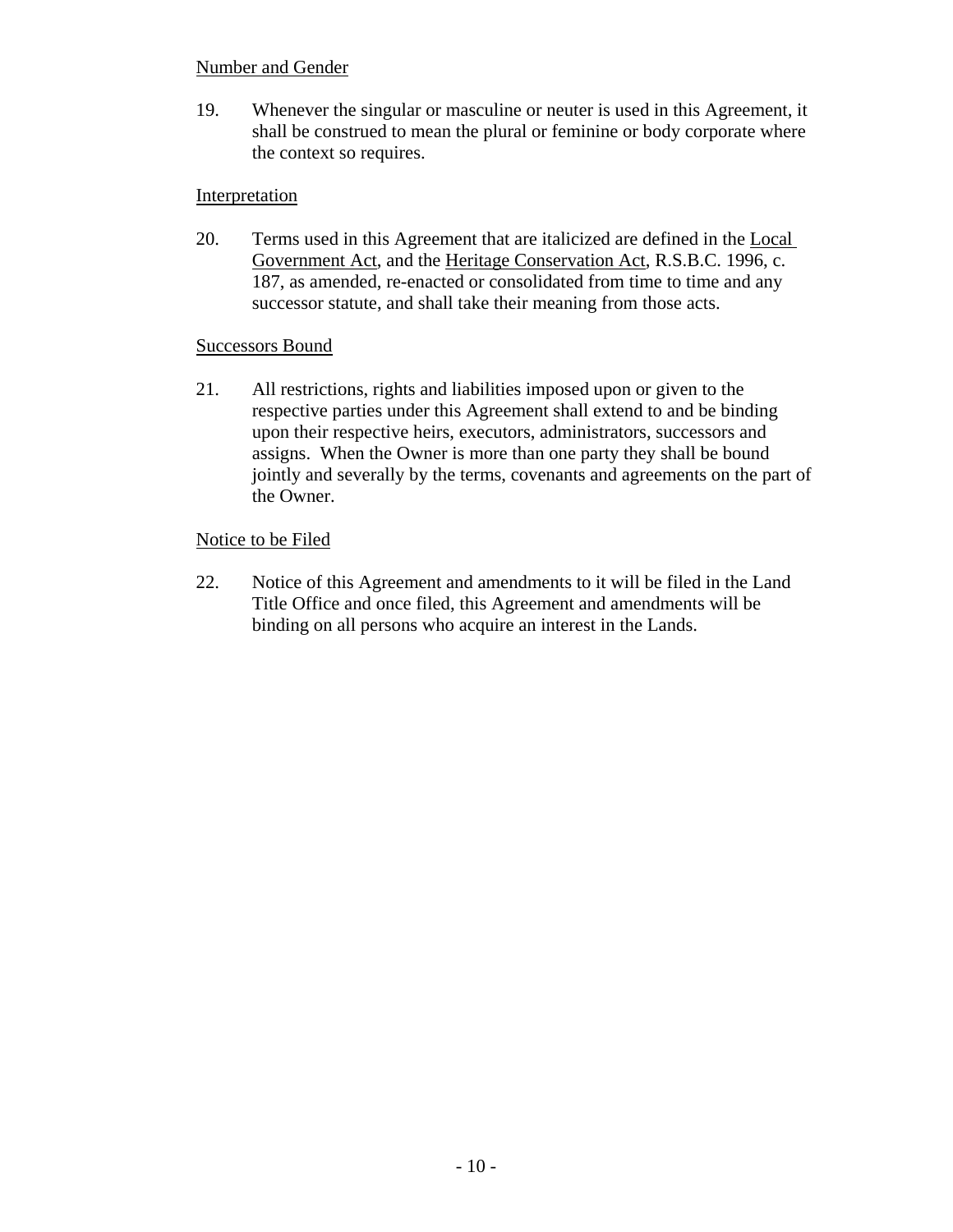IN WITNESS WHEREOF the Owner and the City have executed this Agreement as of the date first above written.

# **338 CONSTRUCTION LTD**

\_\_\_\_\_\_\_\_\_\_\_\_\_\_\_\_\_\_\_\_\_\_\_\_\_\_\_\_\_\_

\_\_\_\_\_\_\_\_\_\_\_\_\_\_\_\_\_\_\_\_\_\_\_\_\_\_\_\_\_\_

\_\_\_\_\_\_\_\_\_\_\_\_\_\_\_\_\_\_\_\_\_\_\_\_\_\_\_\_\_\_

\_\_\_\_\_\_\_\_\_\_\_\_\_\_\_\_\_\_\_\_\_\_\_\_\_\_\_\_\_\_

\_\_\_\_\_\_\_\_\_\_\_\_\_\_\_\_\_\_\_\_\_\_\_\_\_\_\_\_\_\_

\_\_\_\_\_\_\_\_\_\_\_\_\_\_\_\_\_\_\_\_\_\_\_\_\_\_\_\_\_\_

by its authorized signatories

Name

Print Name

# **JPSH ENTERPRISES INC.**

by its authorized signatories

Name

Print Name

# **CITY OF SURREY**

Dianne L. Watts Mayor

Margaret Jones City Clerk

h:\by-laws\adopted bylaws\2007\16072.doc LN 6/21/07 11:11 AM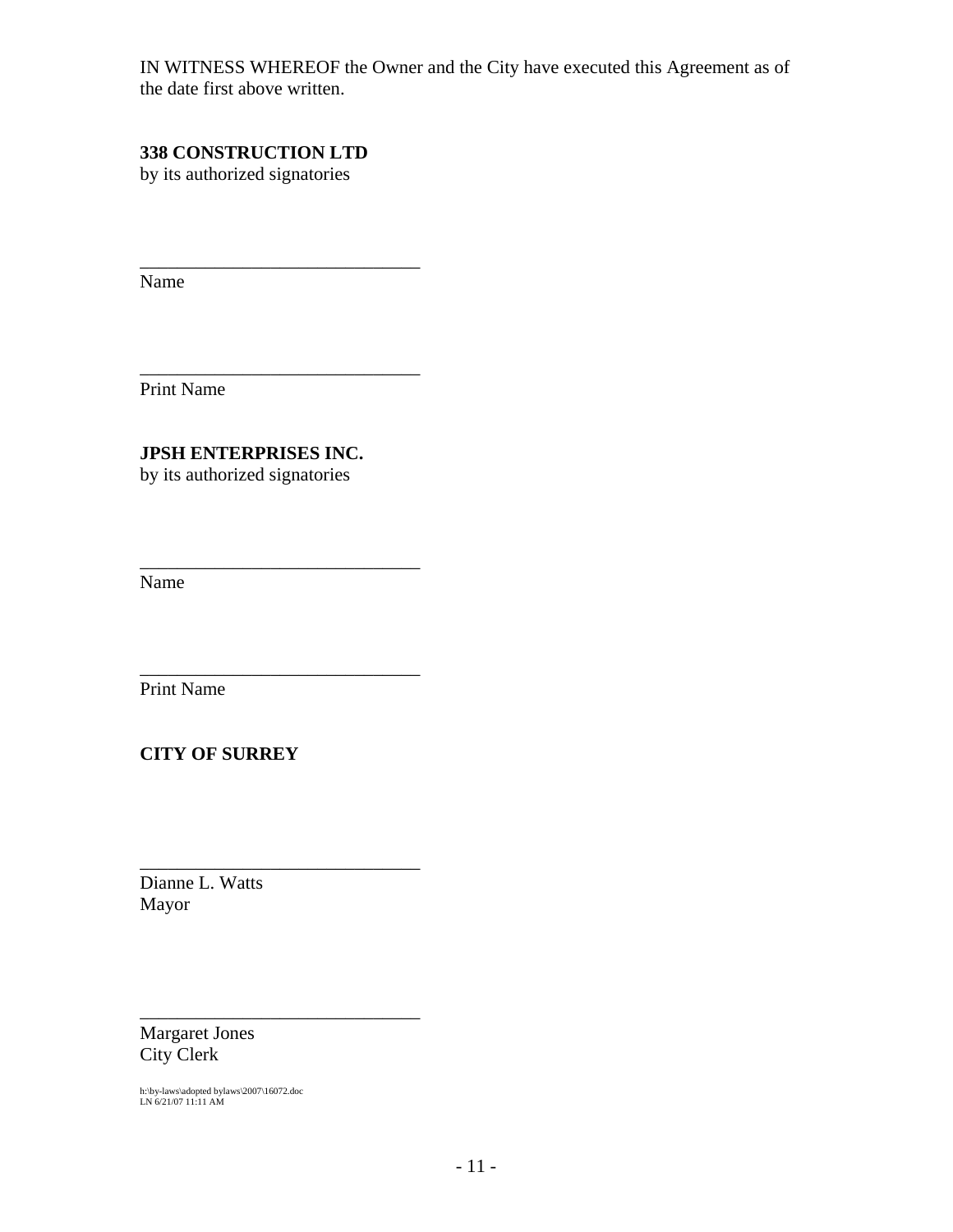# **SCHEDULE "A"**

# **CONSERVATION PLAN**

# **PART I – HISTORICAL AND ARCHITECTURAL BACKGROUND**

# **1. HISTORY OF LAND OWNERSHIP**

A two acre parcel of land for what was to accommodate South Westminster School was transferred to the Board of the School Trustees (Municipality of Surrey) in May 1913. The land formed part of a larger 22 ½ parcel previously owned by Thomas Biggar, who acquired the land from Issac Birch Fisher in 1905. Fisher became the owner of this land in 1889. It was part of the Section 20 in Range 2 West that was owned by Joseph S. Knevett and William C. Ward. These individuals became the owners in 1879 from the holder of the original Crown Grant to Ebineezer Brown, in 1864. Brown was a liquor merchant in New Westminster and one of the original pre-emptors of lands in Surrey. Brown's Landing (Brownsville) was named after him.

# **2. HISTORY OF SOUTH WESTMINSTER SCHOOL**

South Westminster is the historic community on the south shore and across the Fraser River from New Westminster. A number of trails, including Yale Road (1875) and Semiahmoo Trail (1872), crossed the area and converged on Brown's Landing or Brownsville where ferry service was provided across the Fraser River. Residences and farms were built in the area, spurred on in part by the construction rail lines, including the New Westminster and Southern (1891), Great Northern (1909), B.C. Electric (1910) and Canadian National (1914).



Early photo with one of the Annex building visible in the background © Surrey Archives



2006 © City of Surrey

The land for the school was purchased in 1913. The 2-acre site is located on the northwest corner of 104 Avenue (Hjorth Road) and 125 Street (School Road). It is located immediately to the east of the former B. C. Electric Rail right-of-way, once used for interurban passenger service between Vancouver, Surrey and east into the Fraser Valley. The school commands a view to the west towards New Westminster and is a historic landmark along 104 Avenue.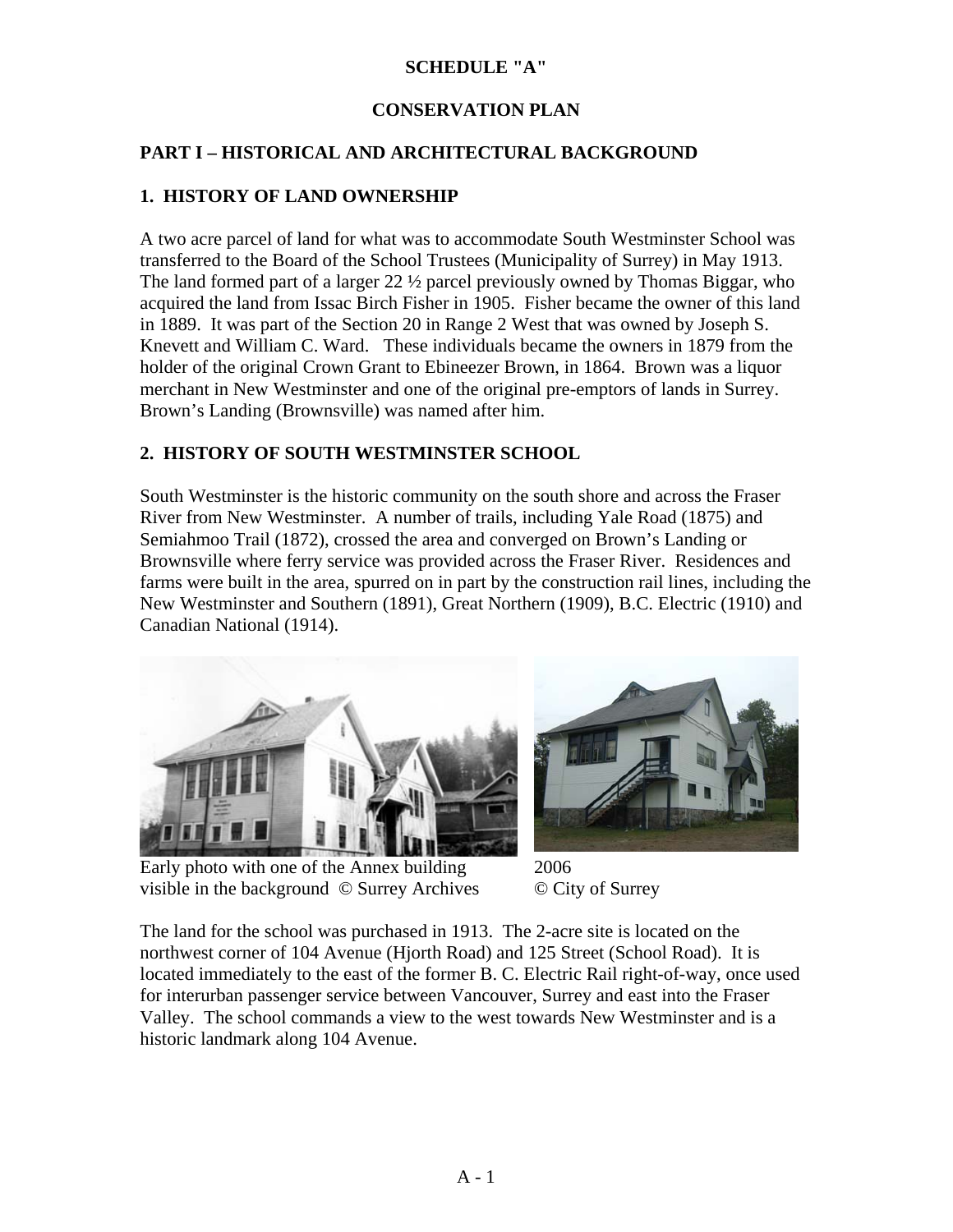To accommodate the growth in the student population in the area, South Westminster School was built in 1914. The School District advised that construction plans for the school show a two level school, with two classrooms on the main level and a basement designed to have two play areas, possibly used as classrooms, washrooms and a furnace room. This design is typical of schools built in British Columbia from about 1901. South

Westminster School is one of the only schools retained in Surrey with this design. It has the distinction of being one of the few heritage buildings in the City that has not been significantly altered, added to or moved since its construction.

To keep up with increasing numbers of pupils, there were two Annex buildings built to the east of the school. Construction on the site is referred to in School Board meeting minutes in 1920 – 1922. The remaining concrete stairs lead to the rear entrances of these buildings. These buildings appear to have been removed sometime between 1954 and 1961.

Over the years, South Westminster has increasingly become associated with the Fraser River port activities and associated industrial land uses. Due to declining enrollment, the school was closed at the end of the 1981 – 1982



© Photograph of class in the 1930s at the front door of South Westminster School supplied by Mr. Al Cleaver.



Photograph of one of the Annex buildings © Surrey Archives

school year. It was used intermittently for other uses such as a Learning Centre, private use and storage. It was determined by the School Board to be surplus to its needs and offered for sale in 2004.

The land was sold to private interest in 2006. The South Westminster School is on part of the original site. It is intended to be retained, restored and adapted for institutional use. The restoration of the South Westminster School shall reflect the character-defining elements and design components including, but not limited to: the simple massing with two shingled gables facing  $104<sup>th</sup>$  Avenue; the front porch; exterior wood cladding; wood windows; style and trim; the relationship of the school to the street, to the site, and to natural grade; and cedar shingle roofing, and may introduce more authentic material finishes including, but not limited to, replacing metal with wood windows in the original proportions and locations as seen in historical photographs, cedar shake roofing materials and other changes that are specific to the period of construction or the architectural style simple two-storey volume with pitched roof, subject to the approval by the City Architect and Heritage Advisory Commission.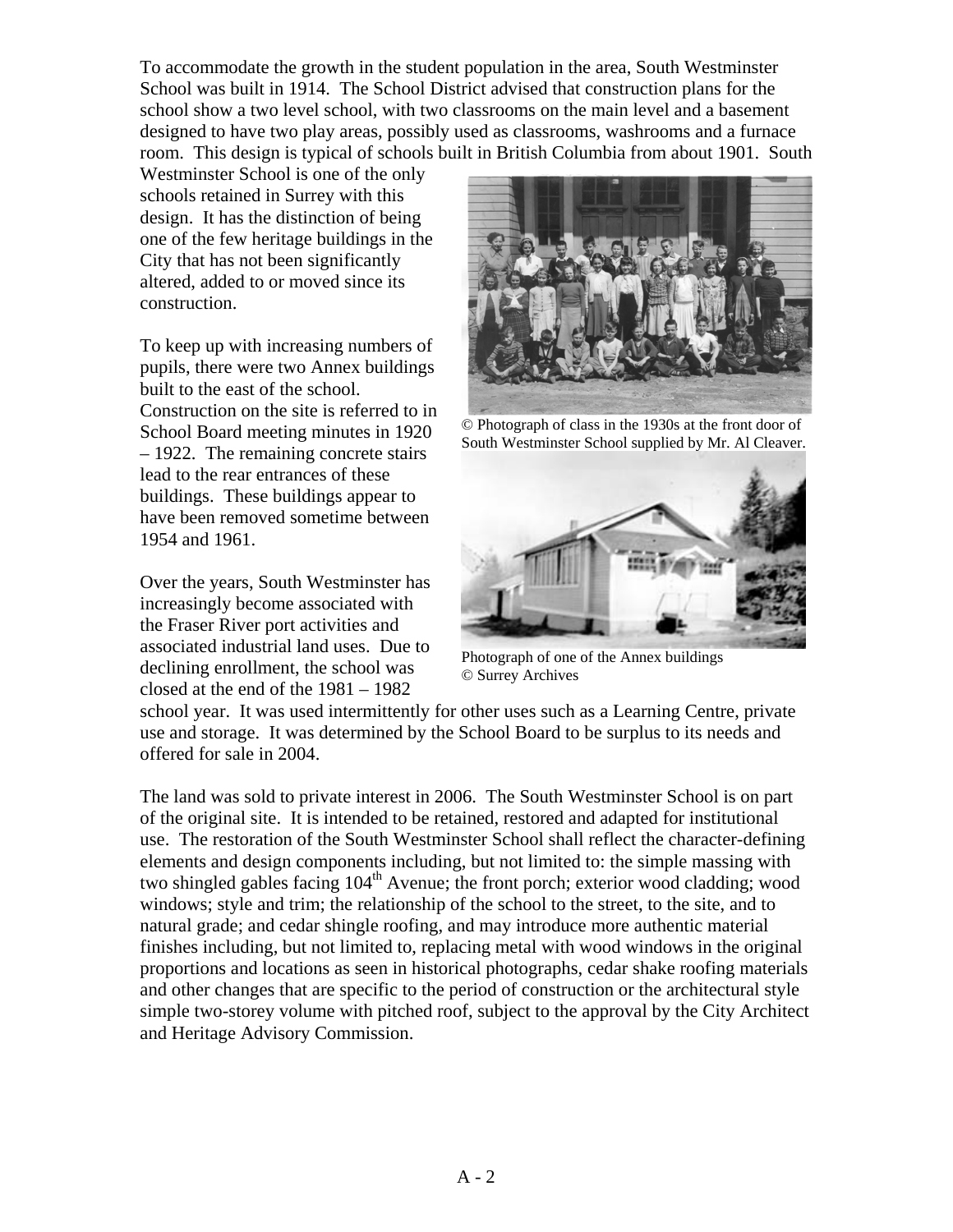# **3. EXISTING APPEARANCE**

The following are photographs (© City of Surrey) of the existing South Westminster School and its surroundings:

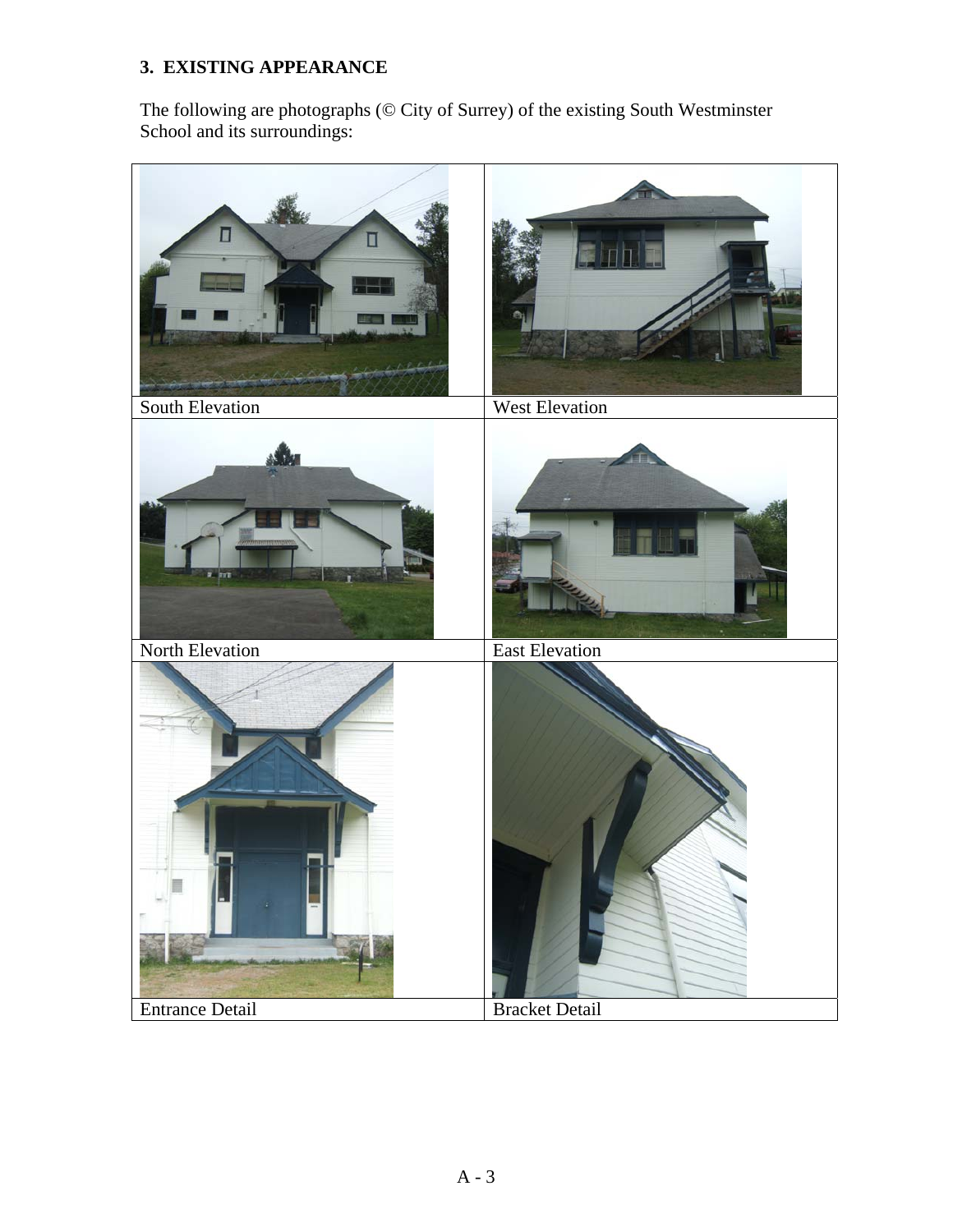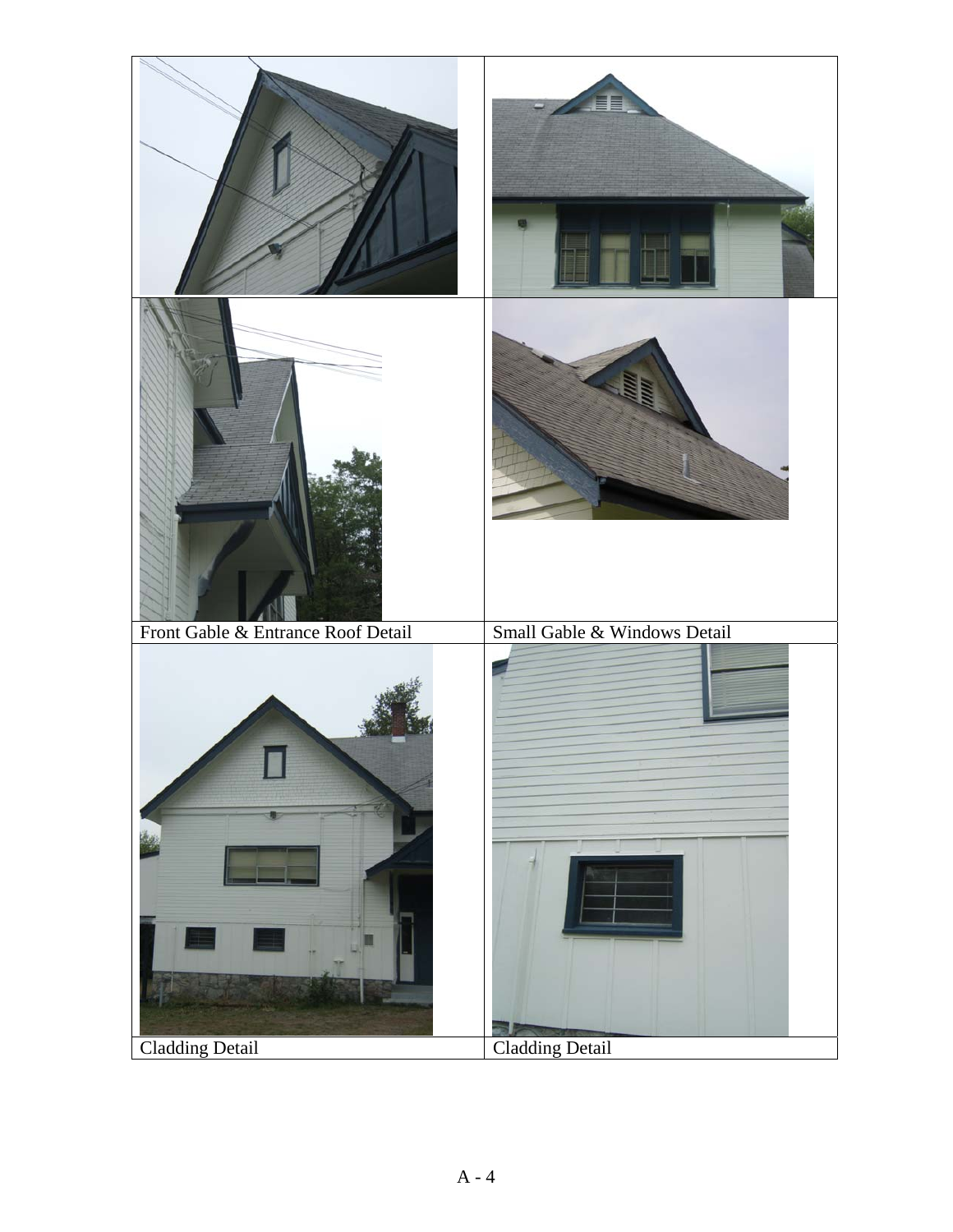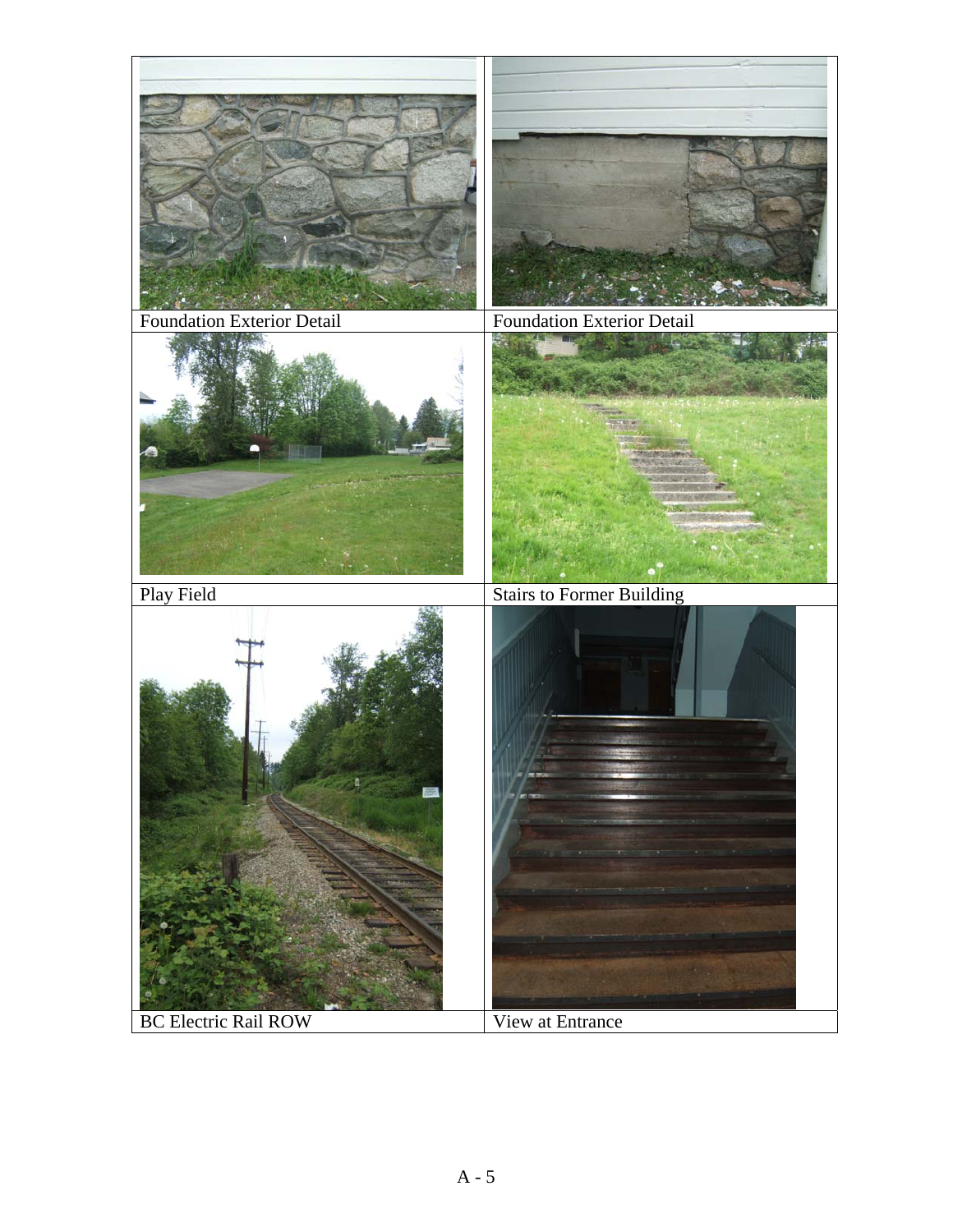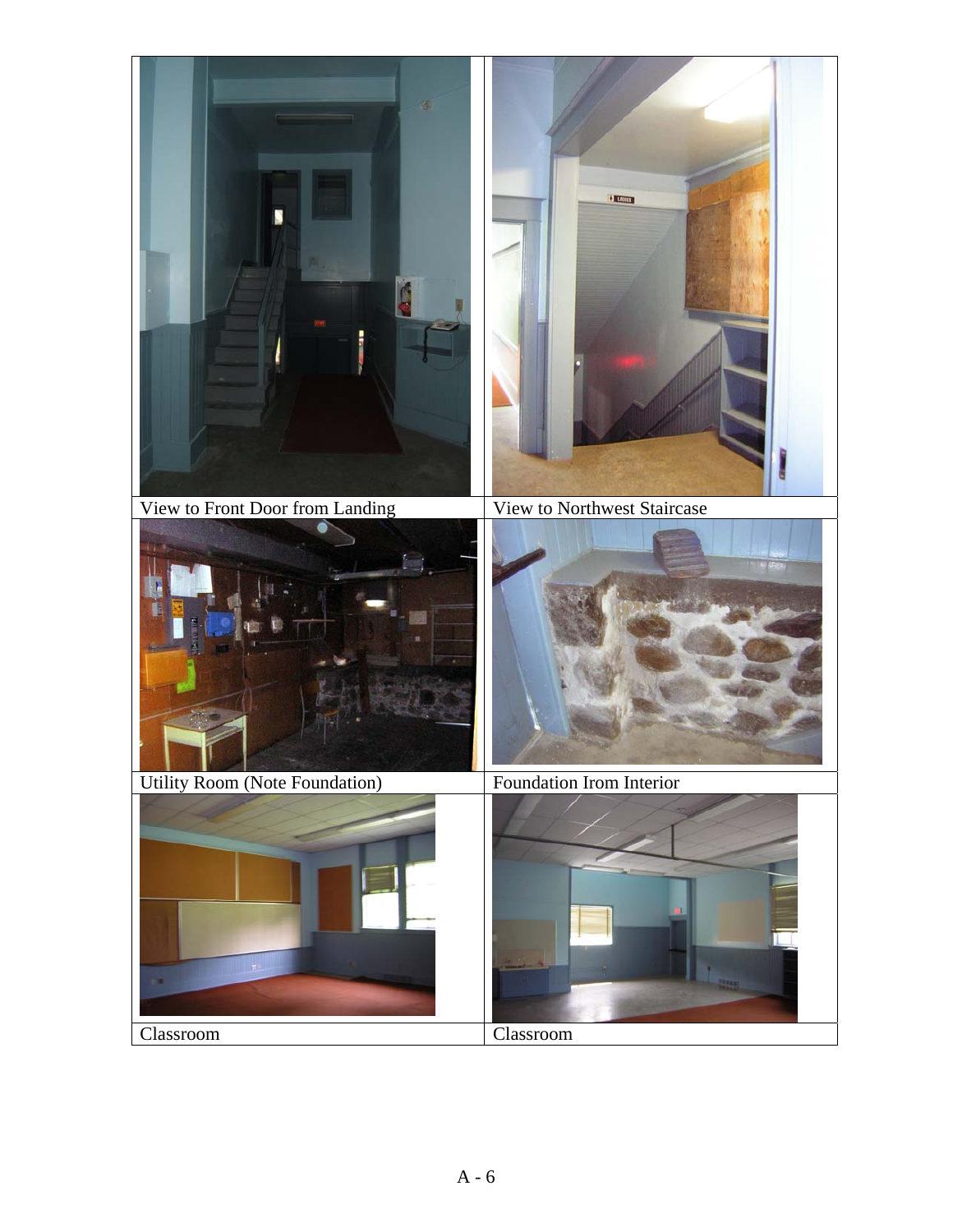# **4. CHARACTER DEFINING ELEMENTS**

The character defining elements of the South Westminster School, include the following:

- Landmark value being located at a prominent rise along 104 Avenue
- View corridor to New Westminster
- Tudor Revival/Carpenter Gothic architectural style, with entry brackets and timbered gable entry porch
- Simple building volume with two identical gables facing 104 Avenue
- Upper ridge vent dormer gables on the east and west facades
- Cladding change at the prominent southern gables defines triangular pediment
- Simple volumes
- Tall exterior wall massing
- Wood siding
- Cladding (Neutral Grey) and trim the same colour or a contrast (White)
- Front entrance at grade
- Fieldstone foundation
- Concrete stairs to the former Annex buildings
- Old push button electrical switches at the front entrance

## **PART II – MAINTENANCE, STANDARDS AND PERMIT APPROVALS**

**1. General** 

## **A. Requirement to Commence Restorations**

Restoration of the South Westminster School, including the works that are consistent with Part III – Restoration Standards and Specifications, may commence at any time following the adoption of a by-law to enter into this Agreement and the issuance of a building permit authorizing the restoration works.

### **B. Requirement to Establish a Maintenance Strategy**

The strategy to ensure ongoing conservation of the South Westminster School shall consist of a Maintenance Plan and a Funding Strategy.

The Maintenance Plan shall be prepared with input from an architect that is acceptable to the City, who is knowledgeable in the restoration of heritage buildings. Issues to be addressed in the Maintenance Plan include water penetration and damage from sun, wind, weather and animals. Maintenance includes, but is not limited to, painting, sealing, weather-stripping and similar protective coatings.

The Funding Strategy shall include, but is not limited to, whether or not the Owner intends to absorb all the costs, undertake fund raising or seek government financial incentives, including those incentives available from the City.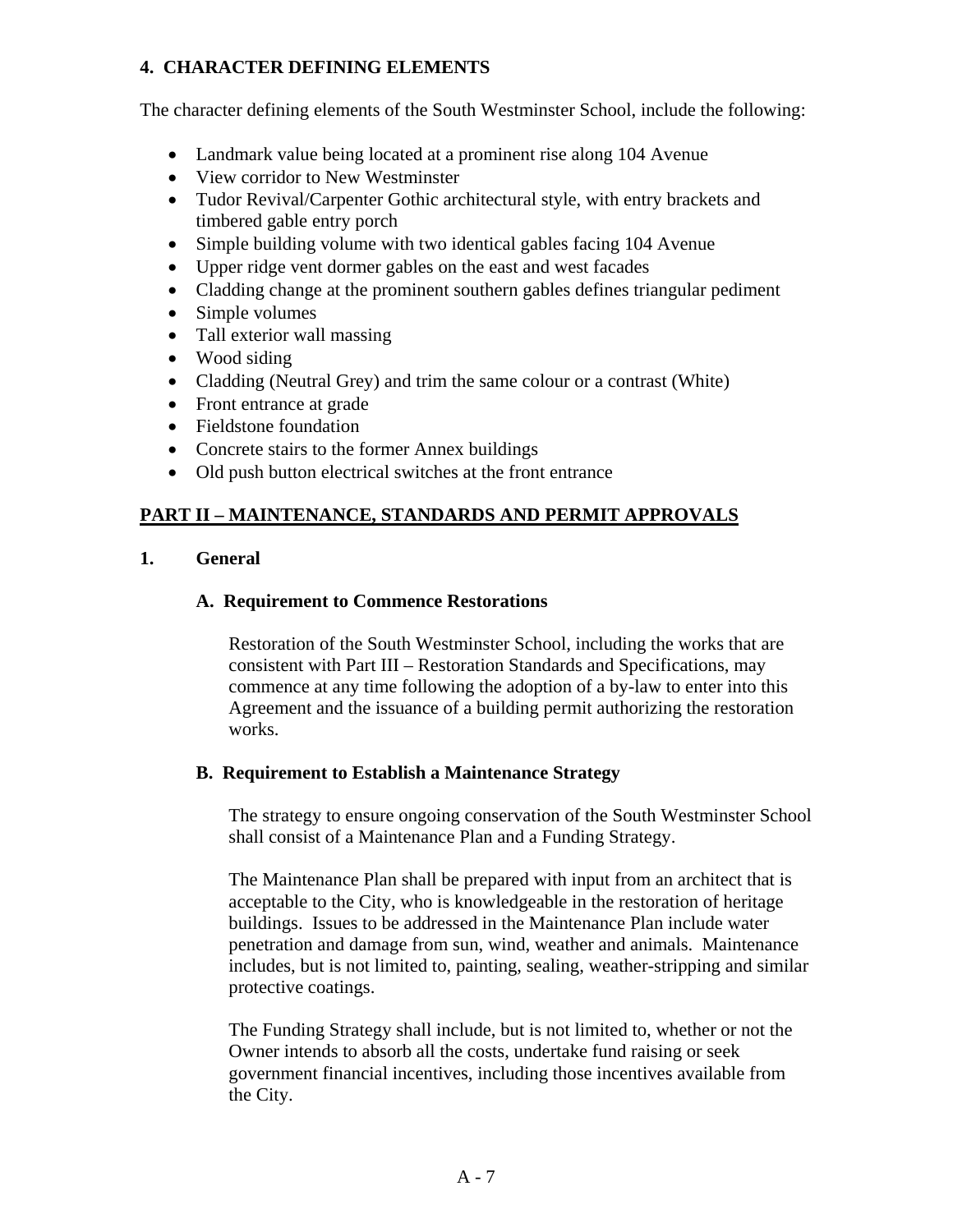The Owner shall submit a Maintenance Plan and Funding Strategy for review and approval by the General Manager, Planning and Development and the Heritage Advisory Commission within 18 months of the adoption of a by-law to enter into this Agreement.

The Maintenance Plan and Funding Strategy for the South Westminster School shall include, but is not limited to, the following:

- (a) a description and a time schedule for the restoration, renovations, additions, stabilization, repair, and replacement of the exterior and interior elements, *landscaping* or other identified works on the Lands that constitute the character-defining elements and as identified in Part III – Restoration Standards and Specifications;
- (b) a description and time schedule for the ongoing maintenance of the elements, *landscaping* or other identified works on the Lands and other relevant details. Maintenance includes: painting, staining and sealing of the exterior cladding and trims, weather stripping, re-roofing, replacement of windows, doors and exterior cladding or trims to match the existing materials;
- (c) ongoing maintenance of *landscaping*;
- (d) a colour scheme for the exterior;
- (e) a description of any matters noted in Part III Restoration Standards and Specifications or in the plans attached to this Agreement as requiring further details;
- (f) a financial plan detailing the funding for the restoration and maintenance outlined above, including corporate sponsorships, annual budgets by the Owner or tenant, applications for government grants, strata fees, and other relevant details.

# **C. Amending an Established Maintenance Strategy**

An Owner may apply to the City to amend an existing Maintenance Plan and Funding Strategy. Any amendment is subject to approval by the General Manager, Planning and Development, and if deemed necessary by the General Manager, Planning and Development, the approval of the Heritage Advisory Commission.

### **2. Standards**

The British Columbia Heritage Trust Conservation Standards "Technical Paper Series Numbers 9, 10 and 11" (dated November 1989) or successor standards as may be approved by the City are to apply to all construction, maintenance, restoration or renovation works undertaken under Parts II or III on the South Westminster School.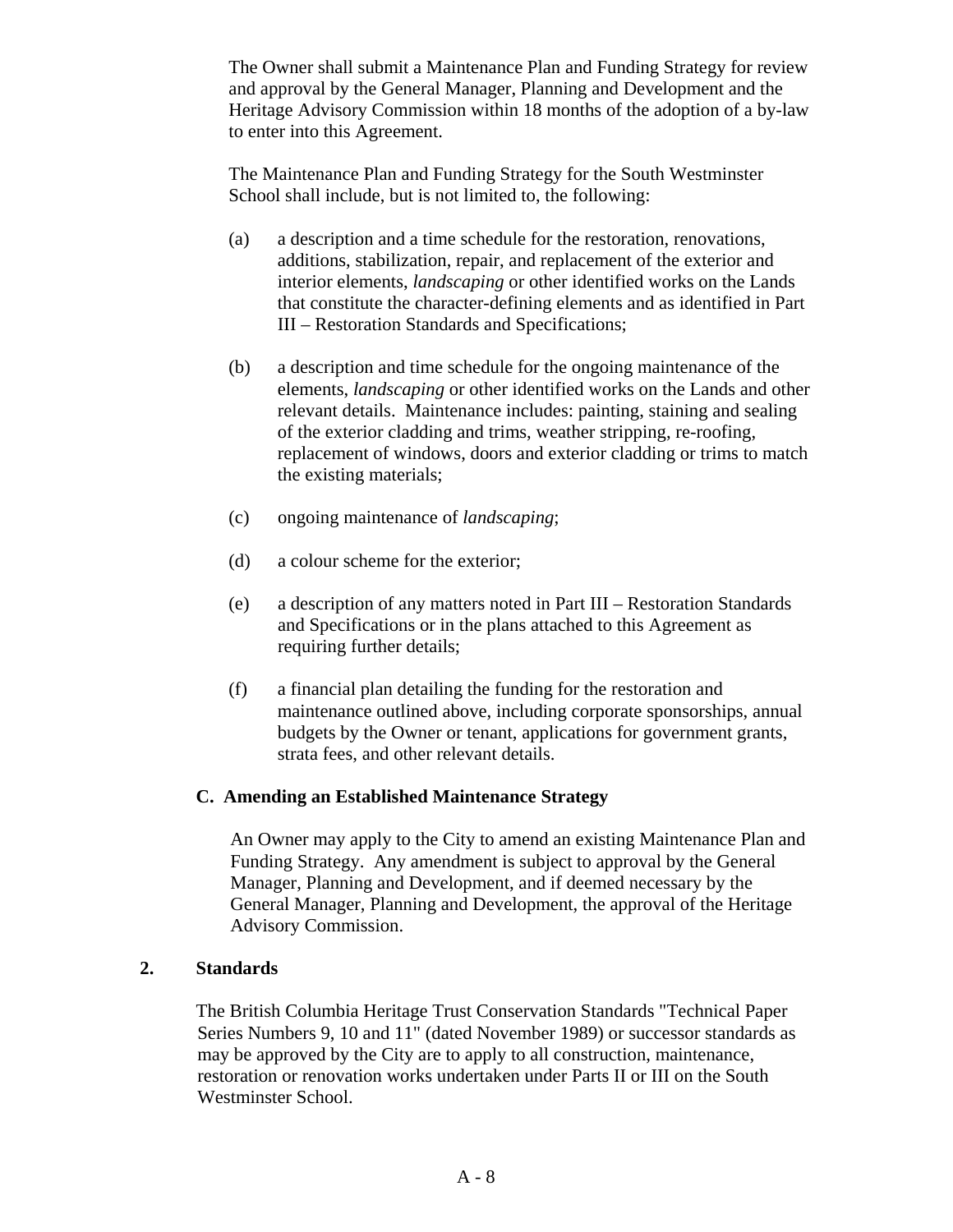## **3. Timing and Phasing**

This provision does not apply to the Lands.

### **4. Heritage Alteration Permit Approval**

Prior to a building permit being issued for any alterations, including the restoration of the exterior or interior of the South Westminster School, the Owner shall apply to the City for a heritage alteration permit.

After the application is submitted to the City, the heritage alteration permit will be considered for issuance by City Council upon the recommendation of the General Manager of Planning and Development and the Heritage Advisory Commission, or by a City official delegated by City Council.

# **5. Building Permit Approval**

Subject to Section 4 of Part II of this Conservation Plan, construction, alterations or other actions to be authorized by a building permit shall be consistent with this Conservation Plan and heritage alteration permits sanctioning construction, alterations or other actions.

As the South Westminster School is recognized as a significant historic site, Building Code equivalencies may be used to lessen visual impacts on the historical appearance or authenticity of the building.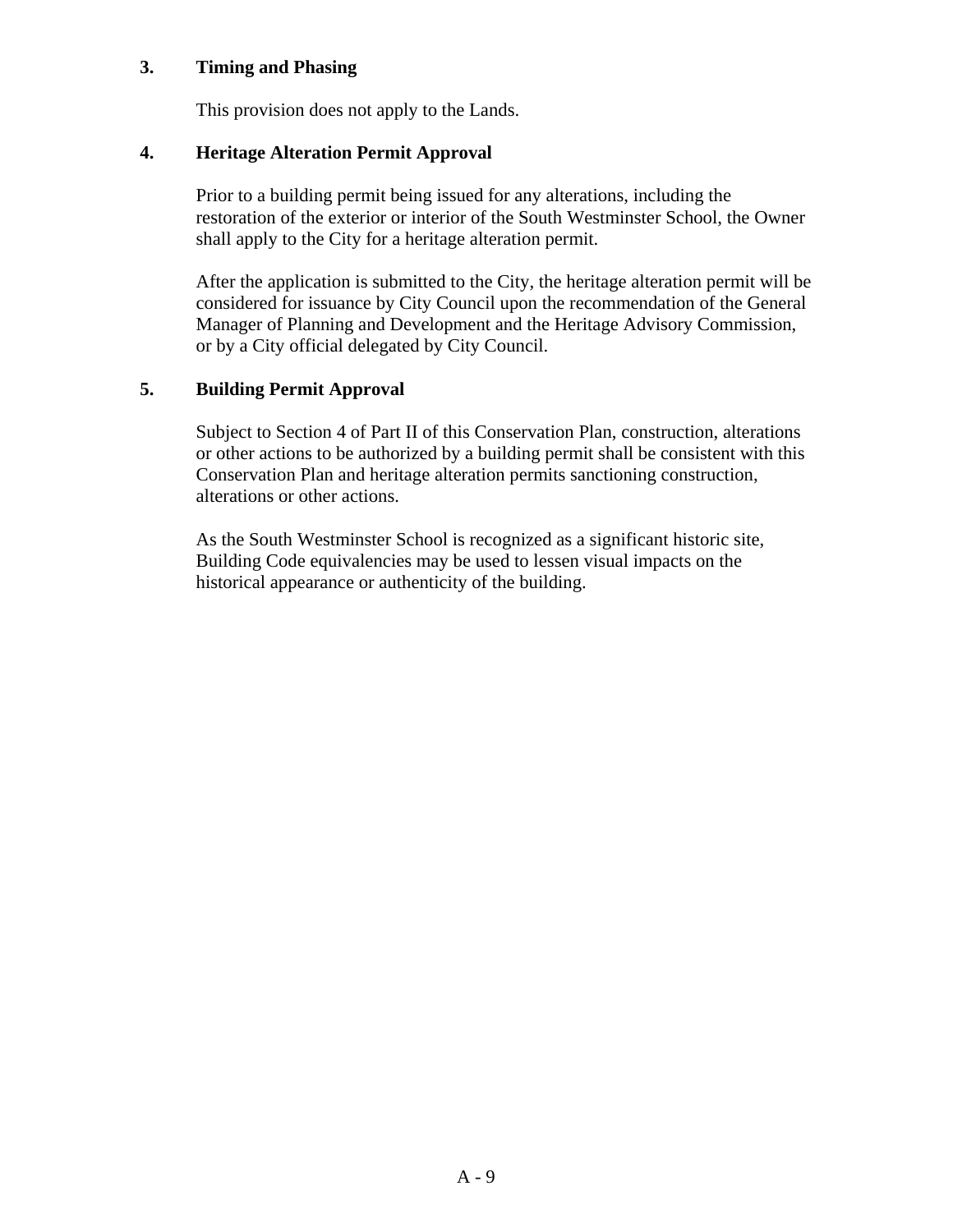# **PART III – RESTORATION STANDARDS AND SPECIFICATIONS**

### **1. Foundation**

The existing stone and mortar and fieldstone foundation shall be retained. Portions consisting of the exposed concrete will be screened with foundation plantings, subject to approval by the City Architect.

## **2. Roof Structure And Cladding**

When the roofing is replaced in the future, cedar shakes or shingles will be used in place of the asphalt.

## **3. Building Envelope, Exterior, Wood Detailing And Trims**

The exterior consists of three distinct finishes. From the top of the foundation to the underside of the main floor is vertical board and batten. To the underside of the eaves (not including the gable ends) is horizontal wood v-joint siding. The gable ends are wood shingle. A simple fascia board continues along the edge of the roof.

If the exterior of the South Westminster School is subject to restoration, an assessment will be undertaken with the objective of restoring the cladding and colour.

When the exterior walls are painted, a neutral gray colour compatible with the historical period is to be used. The wood trims may be painted white.

If windows are to be altered, replace the metal with wood windows in the original proportions and locations as seen in historical photographs. If the doors are replaced, then a style more in keeping with the original design is to be used, as seen in historical photographs.

Restorations undertaken under this section are subject to approval by the City Architect.

# **4.. Interior Condition**

The interior of the South Westminster School has been significantly altered. Interior alterations that do not change to the external appearance of the building are allowed. Only the following interior elements are to be retained:

- The push button light switch on the west wall at the front entrance.
- Allowing sample segments of the fieldstone foundation to remain exposed in the basement.

### **5. New Construction**

New construction shall be subject to obtaining heritage alteration permits.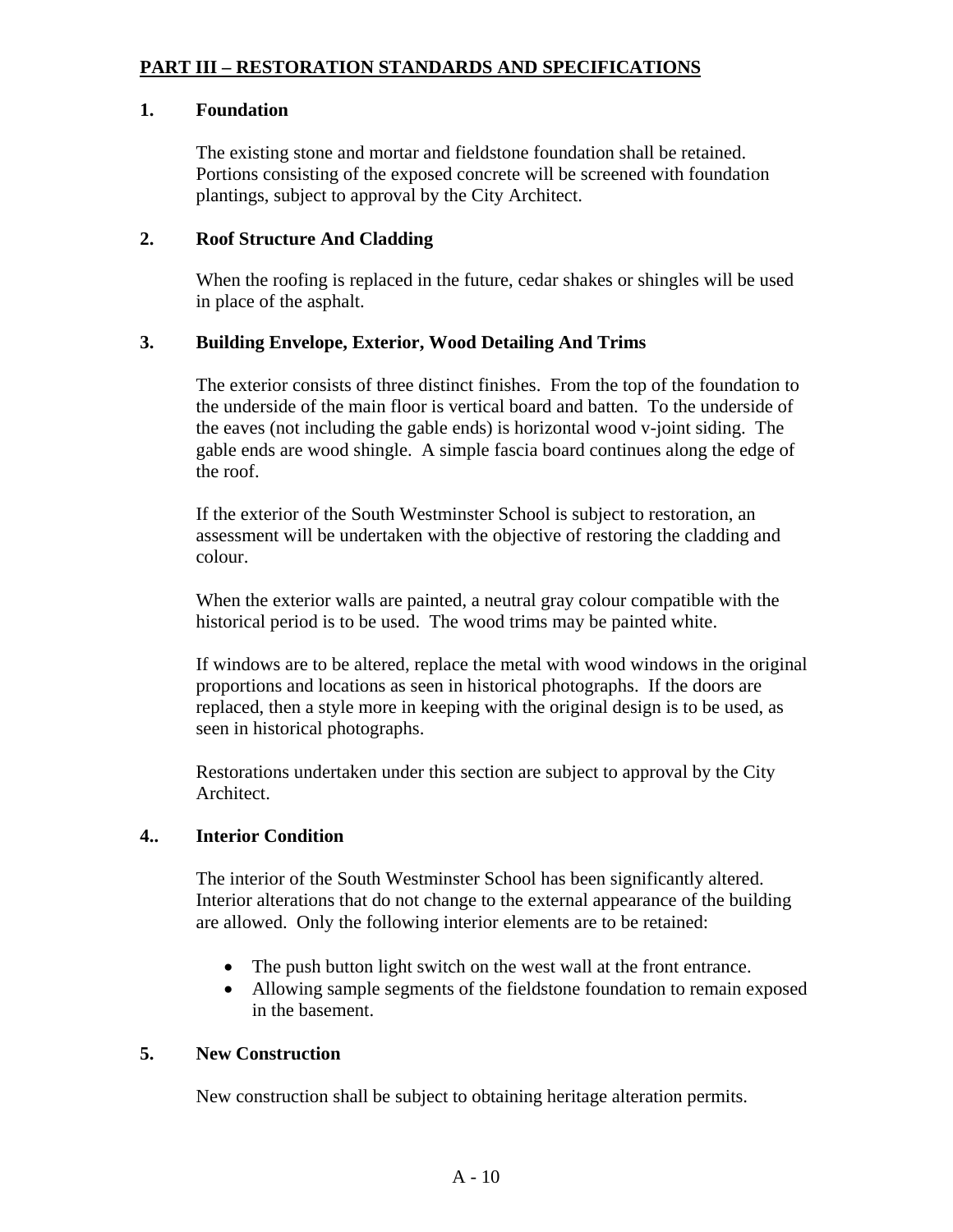## **6. Site Feature, Landscaping and Fences**

The concrete stairs to a former school annex building shall be retained, to the greatest extent possible.

## **7. Trees, Streetscape and Street Interface**

*Landscaping*, approved by the City Landscape Architect, shall be installed along the *frontage* with 104 Avenue at the earlier of: when the South Westminster School becomes occupied or as provided for in the Maintenance Plan and Funding Strategy.

## **8. Accessory Buildings and Structures**

*Accessory buildings* such as caretaker *dwelling units*, sheds or storage *buildings* are allowed provided they are in accordance with City by-law requirements and the design is compatible with that of the South Westminster School, as determined by the City Architect.

## **9. Other**

Any *sign* on the *building* or the site will be complementary in design to the South Westminster School and sensitively placed, subject to the approval of the City Architect.

(Note: Terms used in Schedule "A" of this Agreement that are italicized are defined in Surrey Zoning By-law, 1993, No. 12000, as amended, and shall take their meaning from the by-law.)